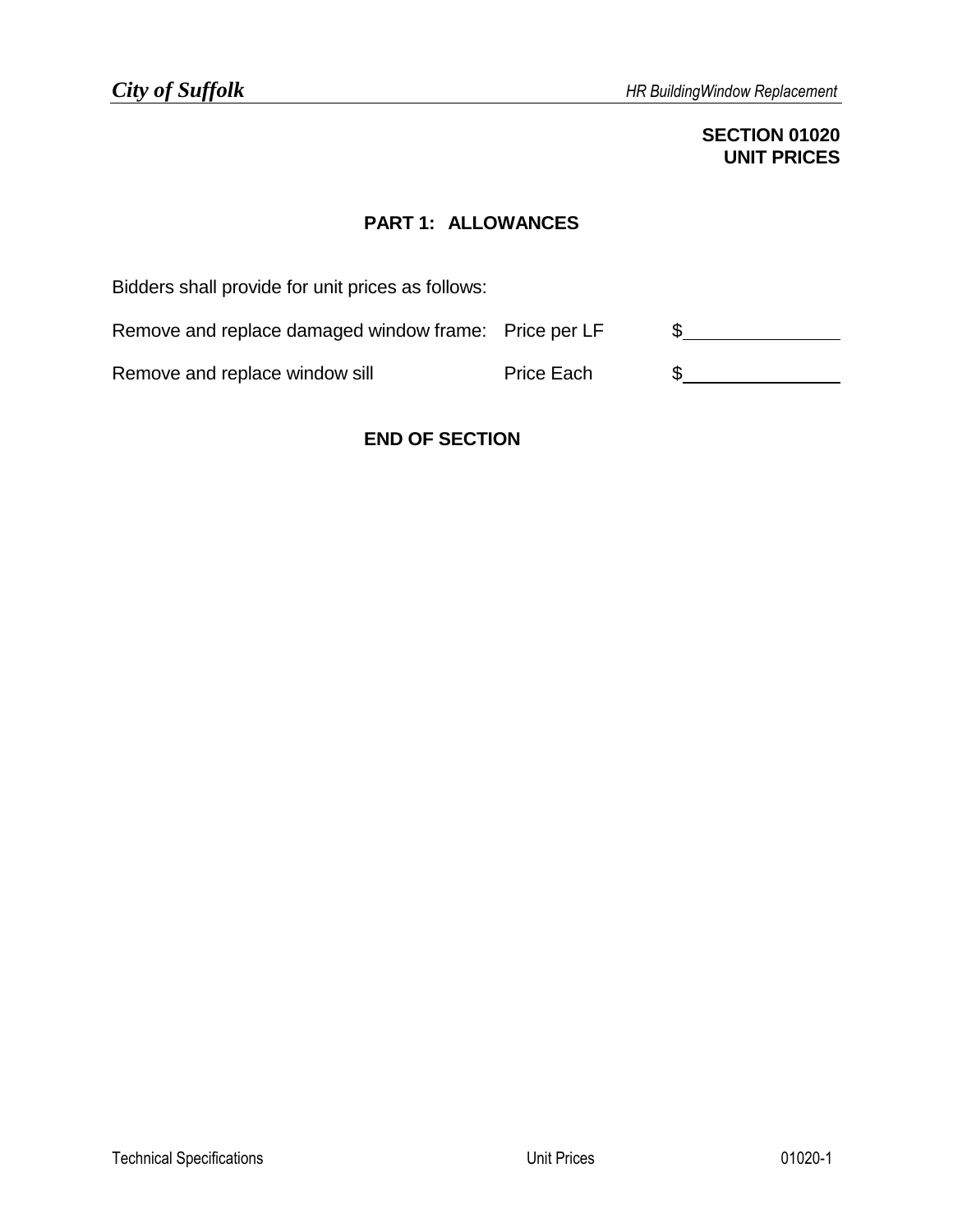## **SECTION 01630 SUBSTITUTIONS**

## **PART 1: GENERAL**:

### **1.01 DEFINITION**

A. Substitutions shall include materials and products not specified herein or stated as an approved equal.

### **1.02 REQUIREMENTS**

- A. After award of the contract, substitutions will be considered providing the Contractor can verify that one of the following circumstances exists:
	- 1. The specified material is unavailable for reasons beyond the control of the Contractor. Such reasons consist of strikes, bankruptcy, discontinuance of manufacture, or acts of God.

OR

2. The Contractor placed or attempted to place, orders for the specified material within 30 days of the date of the signing of the contract and has been unable to obtain delivery in a timely manner.

OR

3. Contractor submits sufficient data under providing complete analysis of the proposed substitution by documenting compliance with standard of required function, dimension, appearance, and quality described herein these documents and the Owner accepts the substitution proposal.

## **1.03 ADJUSTMENT TO CONTRACT AMOUNT**

- A. An increase in the contract amount will not be acceptable if the order for material was not placed within thirty (30) days of executing the contract and the material was available within a thirty (30) day period.
- B. Cost adjustments shall be equitable under the circumstances causing the change and acceptable to the Owner in all respects. They shall apply only to materials or products proposed with the request for substitution.
- C. Cost adjustments will not be considered unless the Contractor can substantiate one of the conditions stated above in paragraph 1.02.A or 1.02.B.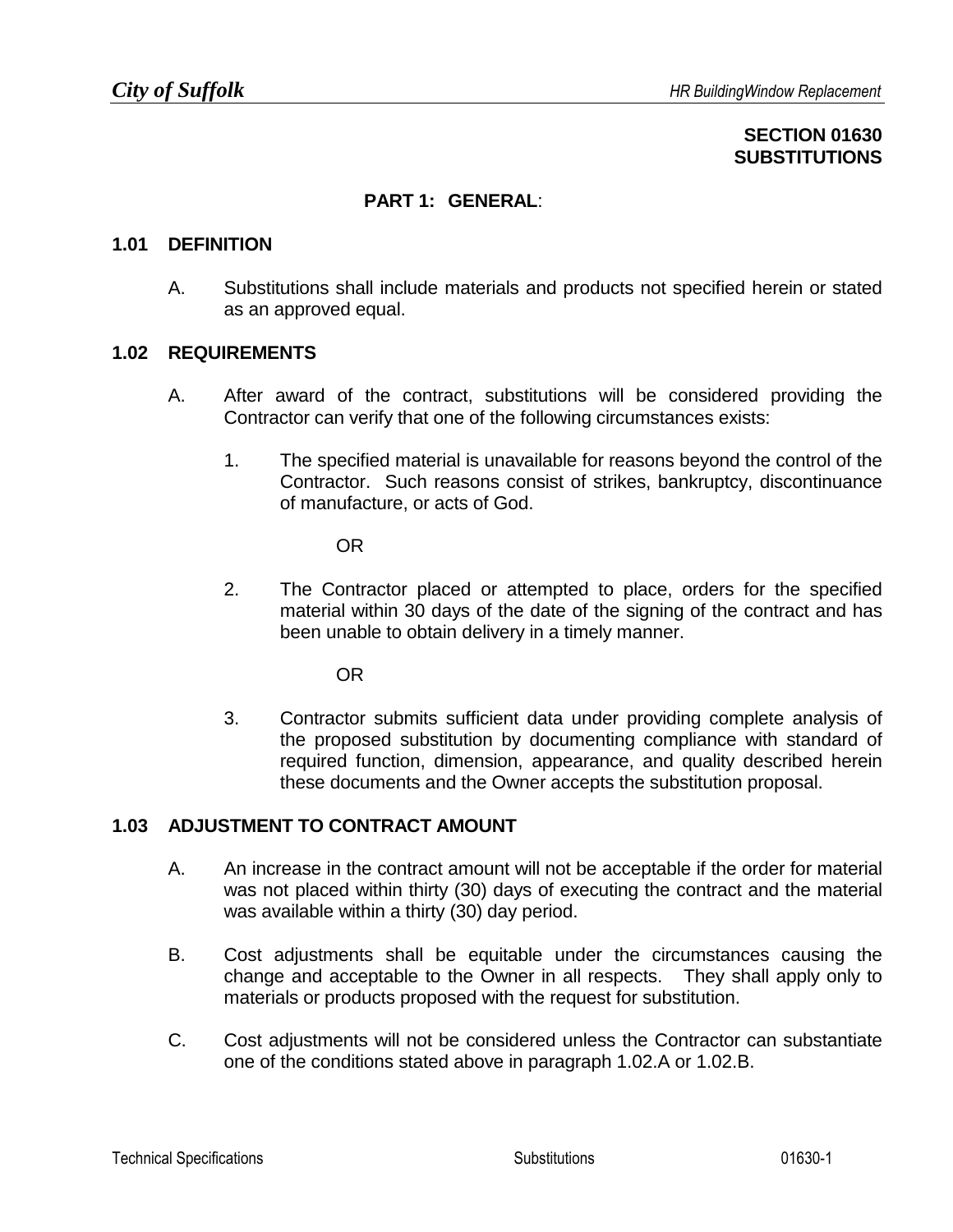## **1.04 QUALITY ASSURANCE**

- A. Contractor's Representation: A request for substitution constitutes a representation that the Contractor:
	- 1. Has investigated the proposed product and determined that it is equal to or superior in all respects to that specified.
	- 2. Will provide the same warranties or bonds for the substitution as for the product specified.
	- 3. Will coordinate the installation of an accepted substitution into the work, and make such other changes as may be required to make the work complete in all respects.
	- 4. Waives all claims for additional costs, under this responsibility, which may subsequently become apparent.

## **PART 2: SUBMITTALS**

## **2.01 REQUESTS FOR SUBSTITUTIONS**

- A. Requests for substitutions that apply under the circumstances stated above in paragraph 1.02.A or 1.02.B shall comply with the following requirements.
	- 1. Submittal shall fully identify products or methods being replaced by substitution, including related specification section and drawing number(s), and fully documented to show compliance with requirements for substitutions.
	- 2. Submit a separate request for each product, supported with complete data, with drawings and samples as appropriate addressing the following:
		- (a) Reason for request for substitution.
		- (b) Comparison of the qualities of the proposed substitution with the specified.
		- (c) Changes required in other elements of the work because of the substitution.
		- (d) Effect on the construction schedule.
		- (e) Cost data comparing the proposed substitution with the product specified.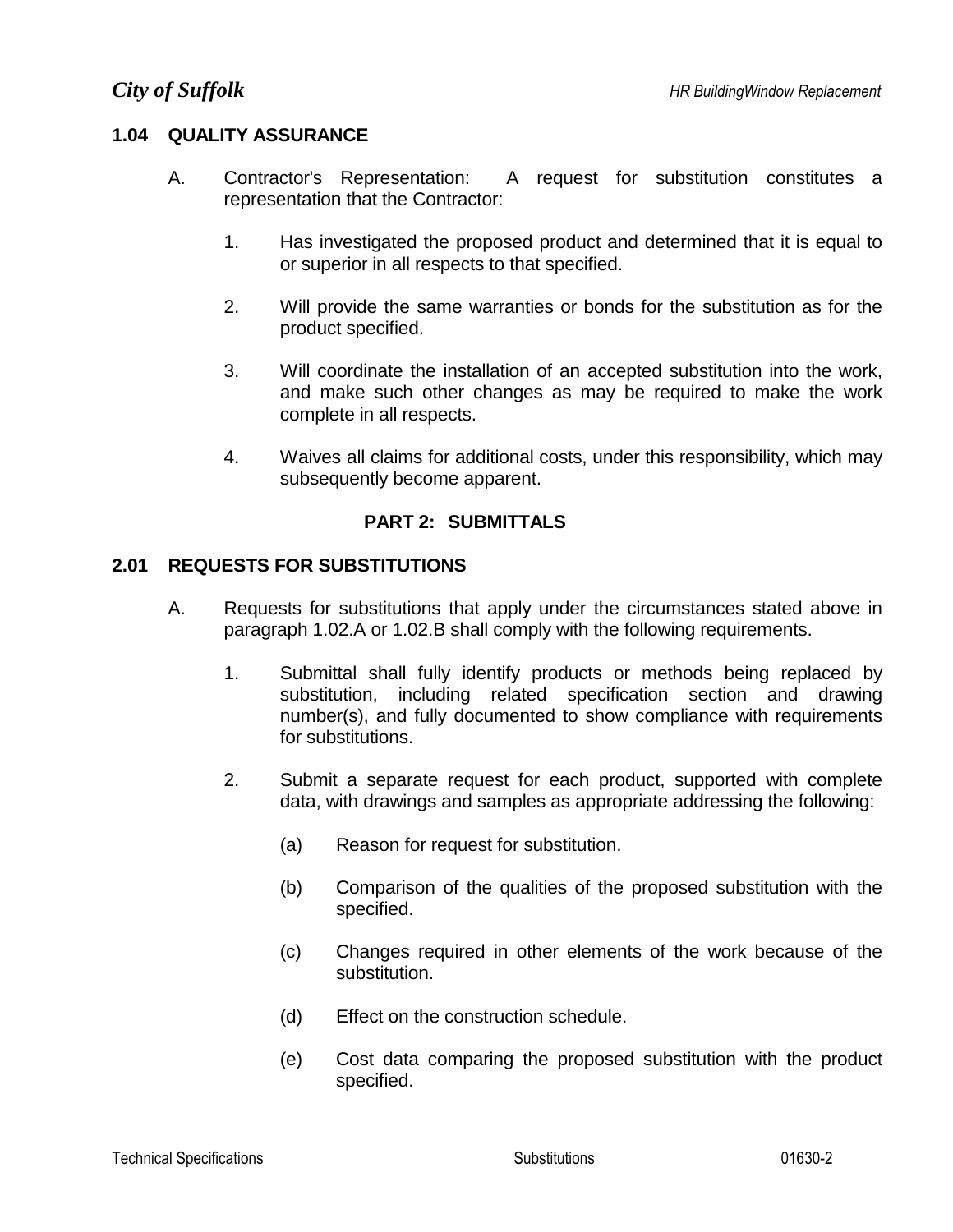- (f) Availability of maintenance service, and source of replacement materials.
- (g) All test data where applicable.

## **PART 3: EXECUTION**

### **3.01 REVIEW**

A. The Architect will review requests for substitution and notify the Contractor within fifteen (15) days in a written recommendation to the Owner of the decision to accept or reject the requested substitution.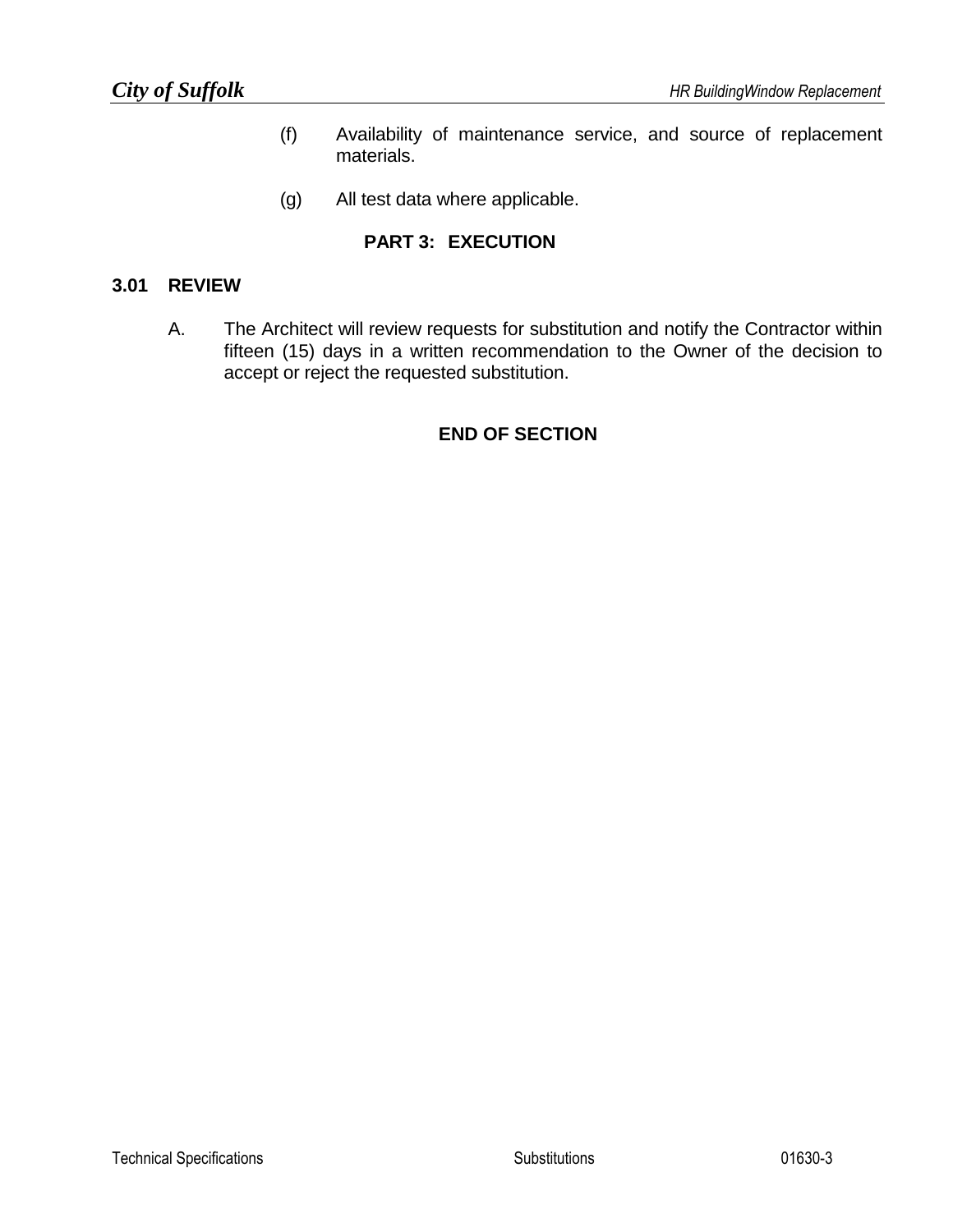## **SECTION 01732 SELECTIVE DEMOLITION**

## **PART 1: GENERAL**

### **1.01** SUMMARY

- A. This Section includes the following:
	- 1. Demolition and removal of selected portions of building or structure.

### **1.02** DEFINITIONS

- A. Remove: Detach items from existing construction and legally dispose of them off-site, unless indicated to be removed and salvaged or removed and reinstalled.
- B. Existing to Remain: Existing items of construction that are not to be removed and that are not otherwise indicated to be removed, removed and salvaged, or removed and reinstalled.

### **1.03** SUBMITTALS

A. Predemolition Photographs: Show existing conditions of adjoining construction and site improvements, including finish surfaces, that might be misconstrued as damage caused by selective demolition operations.

### **1.04** QUALITY ASSURANCE

- A. Demolition Firm Qualifications: An experienced firm that has specialized in demolition work similar in material and extent to that indicated for this Project.
- B. Regulatory Requirements: Comply with governing EPA notification regulations before beginning selective demolition. Comply with hauling and disposal regulations of authorities having jurisdiction.
- C. Standards: Comply with ANSI A10.6 and NFPA 241.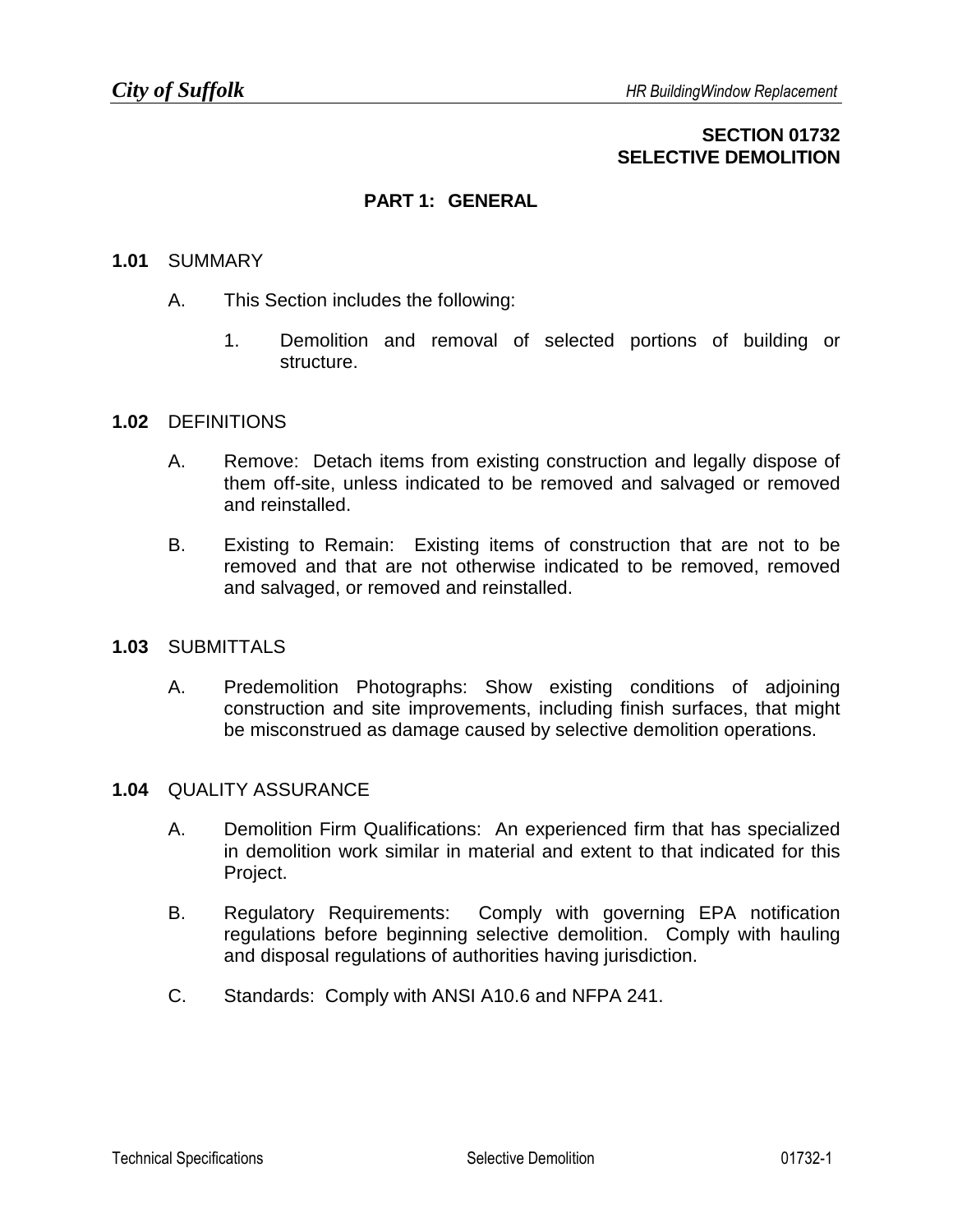### **1.05** PROJECT CONDITIONS

- A. Notify Architect of discrepancies between existing conditions and Drawings before proceeding with selective demolition.
- B. Hazardous Materials: It is not expected that hazardous materials will be encountered in the Work.
	- 1. If materials suspected of containing hazardous materials are encountered, do not disturb; immediately notify Architect and Owner. Owner will remove hazardous materials under a separate contract.
- C. Storage or sale of removed items or materials on-site is not permitted.

### **1.06** WARRANTY

A. Existing Warranties: Remove, replace, patch, and repair materials and surfaces cut or damaged during selective demolition, by methods and with materials so as not to void existing warranties.

## **PART 2:** PRODUCTS (Not Used)

## **PART 3:** EXECUTION

### **3.01** EXAMINATION

- A. Survey existing conditions and correlate with requirements indicated to determine extent of selective demolition required.
- B. Survey of Existing Conditions: Record existing conditions by use of preconstruction photographs.
- C. Perform surveys as the Work progresses to detect hazards resulting from selective demolition activities.

### **3.02** PREPARATION

A. Site Access: Conduct selective demolition and debris-removal operations to ensure minimum interference with roads, streets, walks, walkways, and other adjacent occupied and used facilities.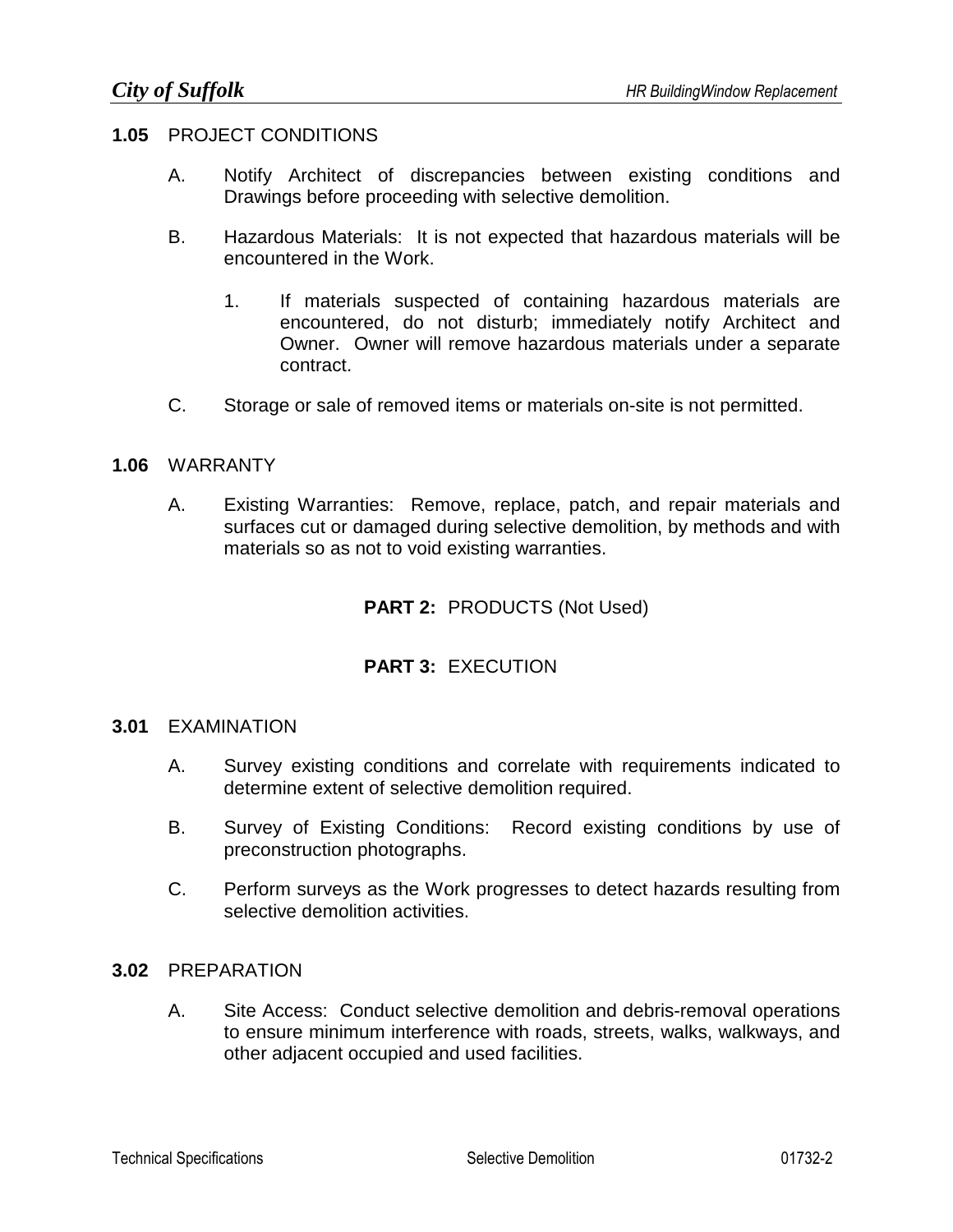B. Temporary Facilities: Provide temporary barricades and other protection required to prevent injury to people and damage to adjacent buildings and facilities to remain.

## **3.03** SELECTIVE DEMOLITION

- A. General: Demolish and remove existing construction only to the extent required by new construction and as indicated. Use methods required to complete the Work within limitations of governing regulations and as follows:
	- 1. Neatly cut openings and holes plumb, square, and true to dimensions required. Use cutting methods least likely to damage construction to remain or adjoining construction. Use hand tools or small power tools designed for sawing or grinding, not hammering and chopping, to minimize disturbance of adjacent surfaces. Temporarily cover openings to remain.
	- 2. Cut or drill from the exposed or finished side into concealed surfaces to avoid marring existing finished surfaces.
	- 3. Do not use cutting torches.
	- 4. Dispose of demolished items and materials promptly.
- B. Do not demolish building elements beyond what is indicated on Drawings without Architect's approval.
- C. Existing Items to Remain: Protect construction indicated to remain against damage and soiling during selective demolition. .

### **3.04** DISPOSAL OF DEMOLISHED MATERIALS

- A. General: Remove demolished materials from Project site and legally dispose of them in an EPA-approved landfill.
- B. Burning: Do not burn demolished materials.
- C. Disposal: Transport demolished materials off Owner's property and legally dispose of them.

### **3.05** CLEANING

A. Clean adjacent structures and improvements of dust, dirt, and debris caused by selective demolition operations. Return adjacent areas to condition existing before selective demolition operations began.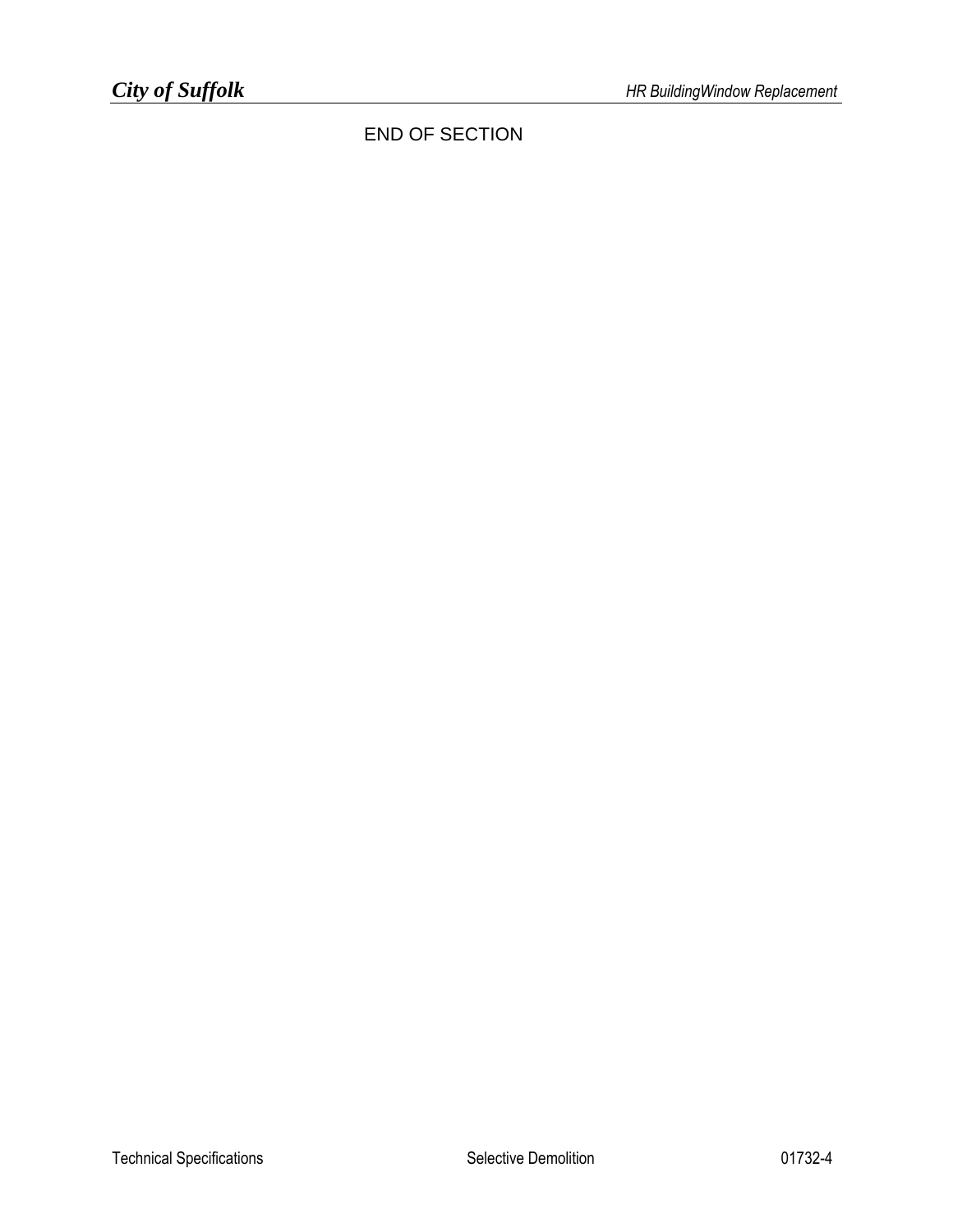## **SECTION 06100 ROUGH CARPENTRY**

## **PART 1: GENERAL**

### **1.01 DESCRIPTION**

A. This Section includes the requirements for furnishing and installation of wood blocking, plywood and miscellaneous lumber.

### **1.02 REFERENCES AND STANDARDS**

- A. The Virginia Uniform Statewide Building Code shall be the basis for minimum requirement not otherwise specified. Additional reference includes the following:
	- 1. AWPA C1 (American Wood Preserver's Association) 1990, all timber products – pressure treatment.

### **1.03 PRODUCT HANDLING:**

A. Carefully pile lumber off the ground in a manner to insure proper drainage, ventilation, and protection from weather. Store plywood and other materials under cover.

### **1.04 MISCELLANEOUS ITEMS:**

A. Rough carpentry work and miscellaneous items and their related components which are to be furnished and/or installed under this section are not necessarily individually described. Rough carpentry work and miscellaneous items not mentioned or described shall be furnished and/or installed in accordance with the intent of the drawings and specifications and as required to complete the work.

## **PART 2: PRODUCTS**

### **2.01 MATERIALS**

- A. Framing Lumber:
	- 1. Blocking, miscellaneous lumber: Construction grade Douglas Fir or construction grade Southern Pine.
	- 2. Species graded under other nationally recognized grading rules, which are equivalent to grades listed, may be substituted. The Architect shall be notified in writing of the species and grades to be used.
	- 3. Grade mark shall be stamped at the mill. Moisture content shall not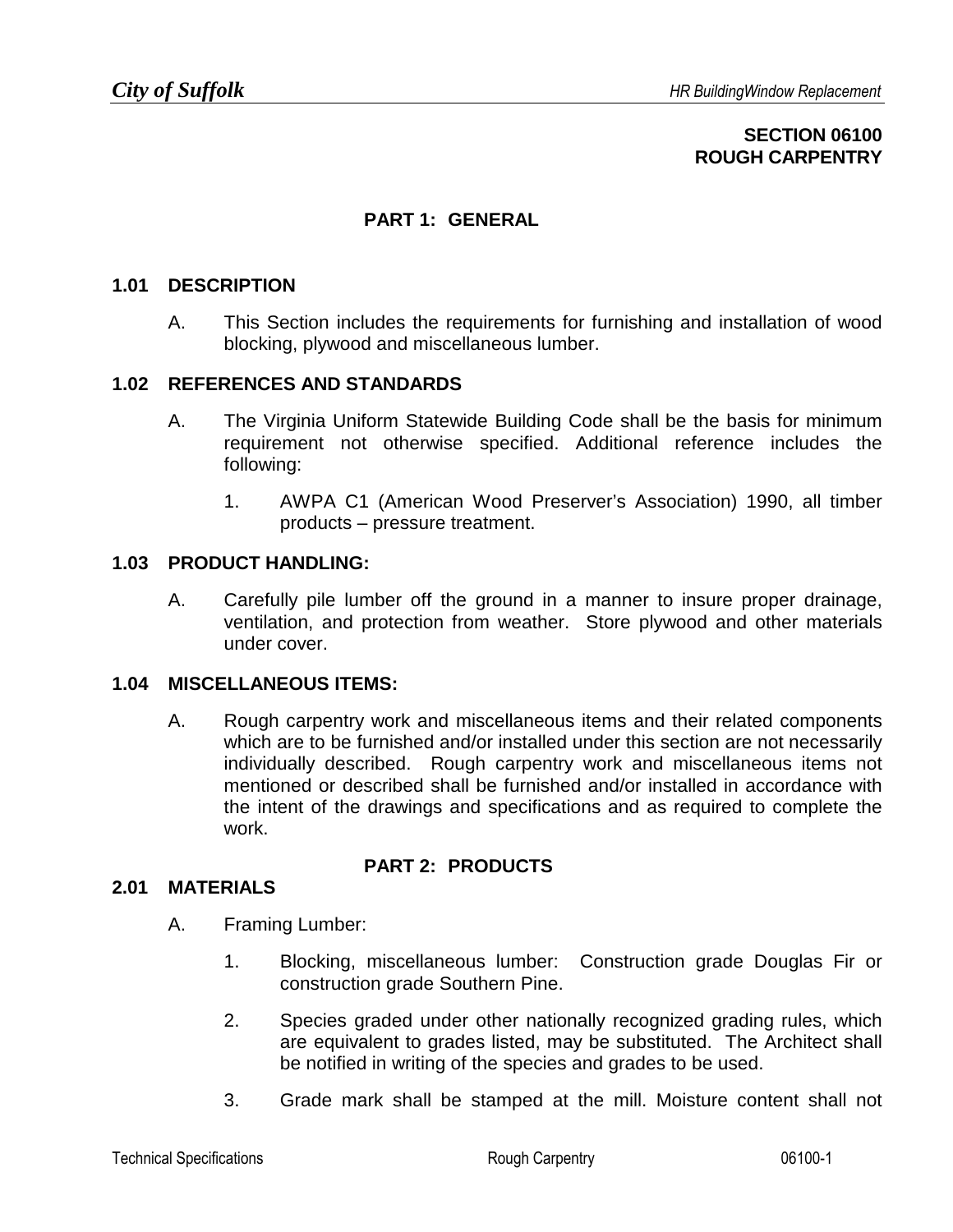exceed 15 percent.

- B. Wood Treatment by Pressure Process: Where lumber or plywood is indicated as "treated", or is specified herein to be treated, comply with applicable requirements of AWPA Standards C2 (Lumber) and C9 (Plywood) and of AWPB Standards listed below. Mark each treated item with the AWPA Quality Mark Requirements.
	- 1. Pressure treat aboveground items with water-borne preservative to comply with AWPB LP-2. After treatment, kiln-dry lumber and plywood to a maximum moisture content, respectively, of 19% and 15%. Treat indicated items and the following:
		- (a) Wood cants, nailers, curbs, blocking, stripping and similar members in connection with roofing, flashing and waterproofing.
	- 2. Complete fabrication of treated items prior to treatment, where possible. If cut after treatment, coat cut surfaces with heavy brush coat of same chemical used for treatment and to comply with AWPA M4. Inspect each piece of lumber or plywood after drying and discard damaged or defective pieces.
- C. Plywood Sheathing: All plywood sheathing shall be group 1 species meeting the requirements of U.S. Product Standard PS 1, of the thicknesses shown on the drawings. If thickness is not shown use 5/8 inch. Each panel shall carry the grade trademark of the American Plywood Association. All roof, floor, and wall sheathing shall be grade-marked C-D plugged ext APA.

## **PART 3: EXECUTION**

## **3.01 LAYING OUT WORK**

A. Before commencing work, check all lines and levels indicated and such other work as has been completed. In event of failure to do so, Contractor shall be responsible for correction of any errors.

## **3.02 CONSTRUCTION AND WORKMANSHIP**

- A. General: Install all wood framing, making proper provisions for work of other trades. Do all cutting of wood required to accommodate plumbing, heating and ventilating, electrical, and other trades. Fit neatly around all exposed items, such as outlet boxes, conduit, pipes, and ducts.
- B. Plywood Sheathing: Install plywood with long dimension perpendicular to supports. Sheathing shall have solid bearing under all edges. All nails securing plywood to framing shall be barbed plywood nails one-half the length of a common nail plus plywood thickness.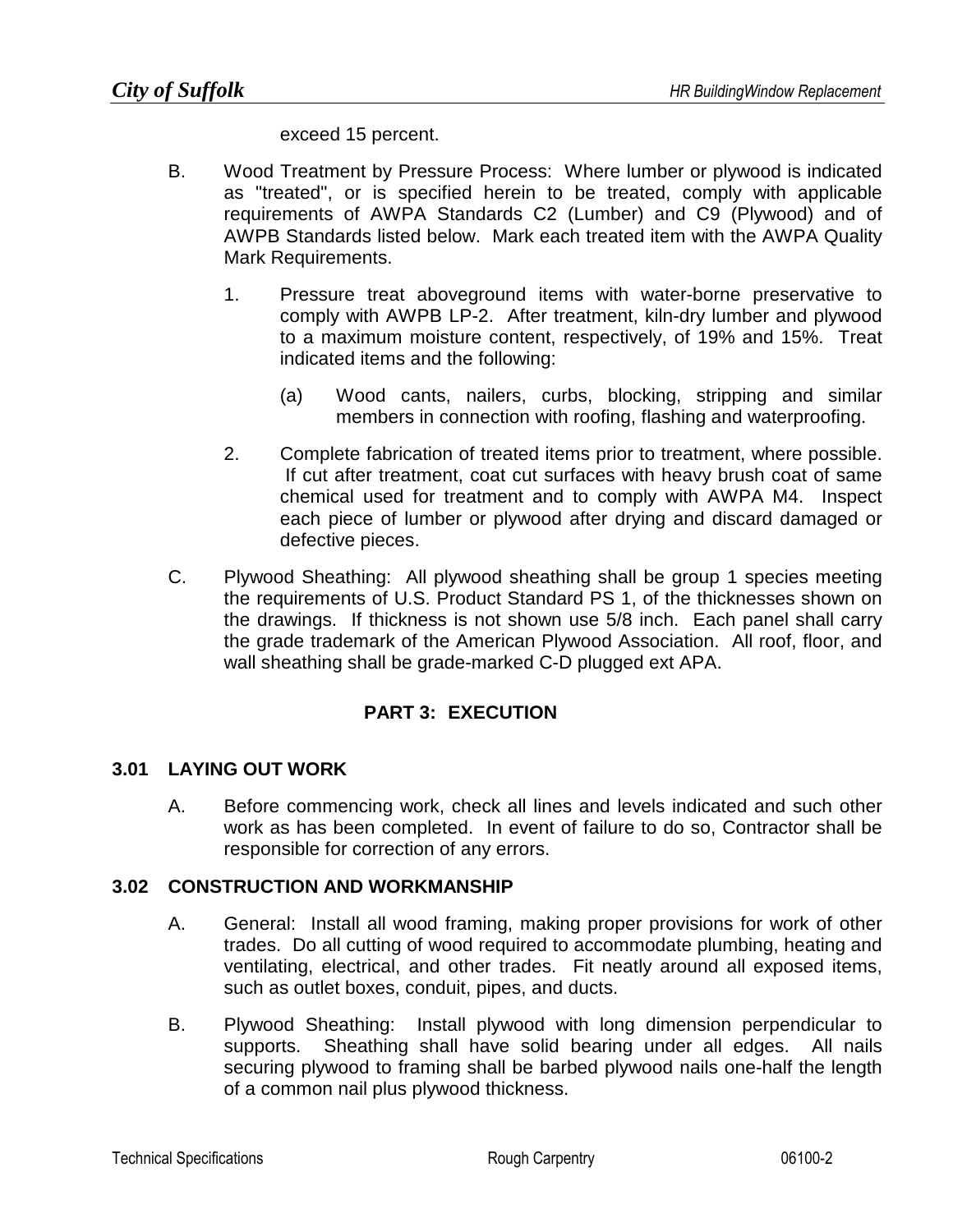## **3.03 LUMBER FASTENINGS**

- A. Minimum Requirements: Nailing and bolting of wood members shall conform to the minimum requirements of the Statewide Building Code.
- B. Nailing and Connectors: Installation shall be in accordance with the manufacturer's published instructions. Nails shall be untreated steel for interior work and concealed framing and hot dipped galvanized for all exposed work on exterior and all treated wood. Nails shall be barbed plywood nails for all plywood sheathing. Unless connectors are detailed or steel connectors indicated, nails shall not be driven closer together than 1/2 of their length, nor closer to the edge of a member than 1/4 their length. When wood tends to split with size of nail used, predrill holes for nails. Penetration of nails or spikes into pieces shall be not less than one-half the length of the nail or spike.
- C. Washers: Provide all bolts and lag screws bearing on wood with malleable iron washers of sizes required under heads and nuts, except that cut washers shall be used where shown on the structural drawings.

## **3.04 ROUGH HARDWARE**

- A. Furnish and install all stock items of rough hardware as indicated or required, including clips, anchors, hangers, bolts, ties, and plates for connecting wood framing members to wood, concrete, masonry, or steel, except as specified to be provided under other sections.
- B. Expansion bolts shall be carefully located in order to eliminate the risk of damage to concrete, steel reinforcement, and other embedded items. Expansion bolts shall not be used except where first approved by the Architect in writing.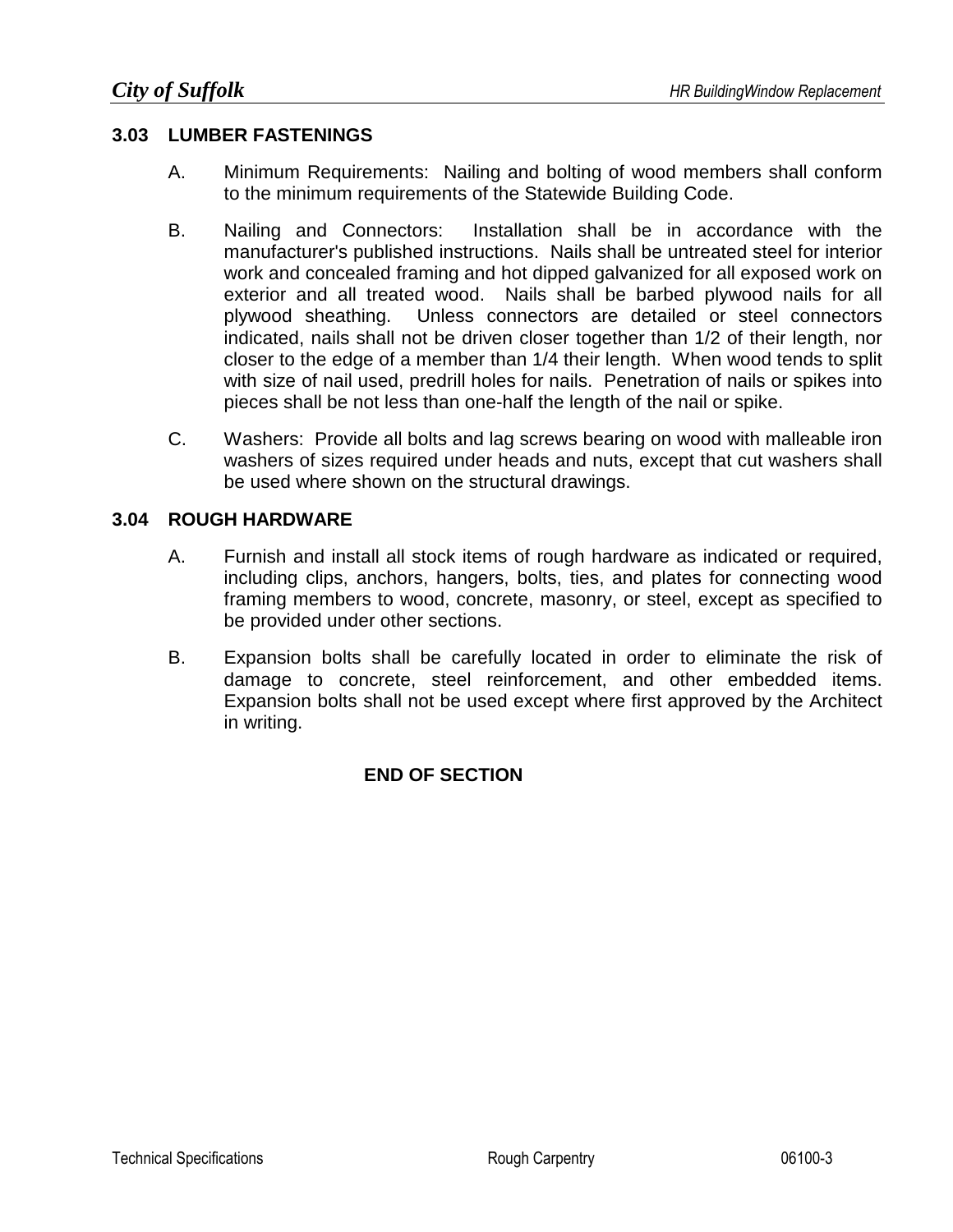## **SECTION 06600 PLASTIC FABRICATIONS**

## **PART 1: GENERAL**

### **1.01** SECTION INCLUDES

A. Cellular pvc trim boards and brick mold.

### **1.02** REFERENCES

- A. A. ASTM D792 Density and Specific Gravity of Plastics by Displacement.
- B. B. ASTM D570 Water Absorption of Plastics.
- C. C. ASTM D638 Tensile Properties of Plastics.
- D. D. ASTM D790 Flexural Properties of Unreinforced and Reinforced Plastics and Electrical Insulating
- E. Materials.
- F. E. ASTM D1761 Mechanical Fasteners in Wood.
- G. F. ASTM D5420 Standard Test Method for Impact Resistance of Flat, Rigid Plastic Specimen by means of a
- H. Striker Impacted by a Falling Weight.
- I. ASTM D256 Determining the Pendulum Impact Resistance of Plastics.
- J. ASTM D696 Coefficient of Linear Thermal Expansion of Plastics Between -30.C and 30.C with a
- K. Vitreous silica Dilatometer.
- L. ASTM D635 Rate of Burning and/or Extent and Time of Burning of Plastics in a Horizontal Position.
- M. ASTM E84 Surface Burning Characteristics of Building Materials.
- N. ASTM D648 Deflection T emperature of Plastics Under Flexural Load in the Edgewise Position.
- O. ASTM D3679 Standard Specification for Rigid Poly Vinyl Chloride (PVC) Siding.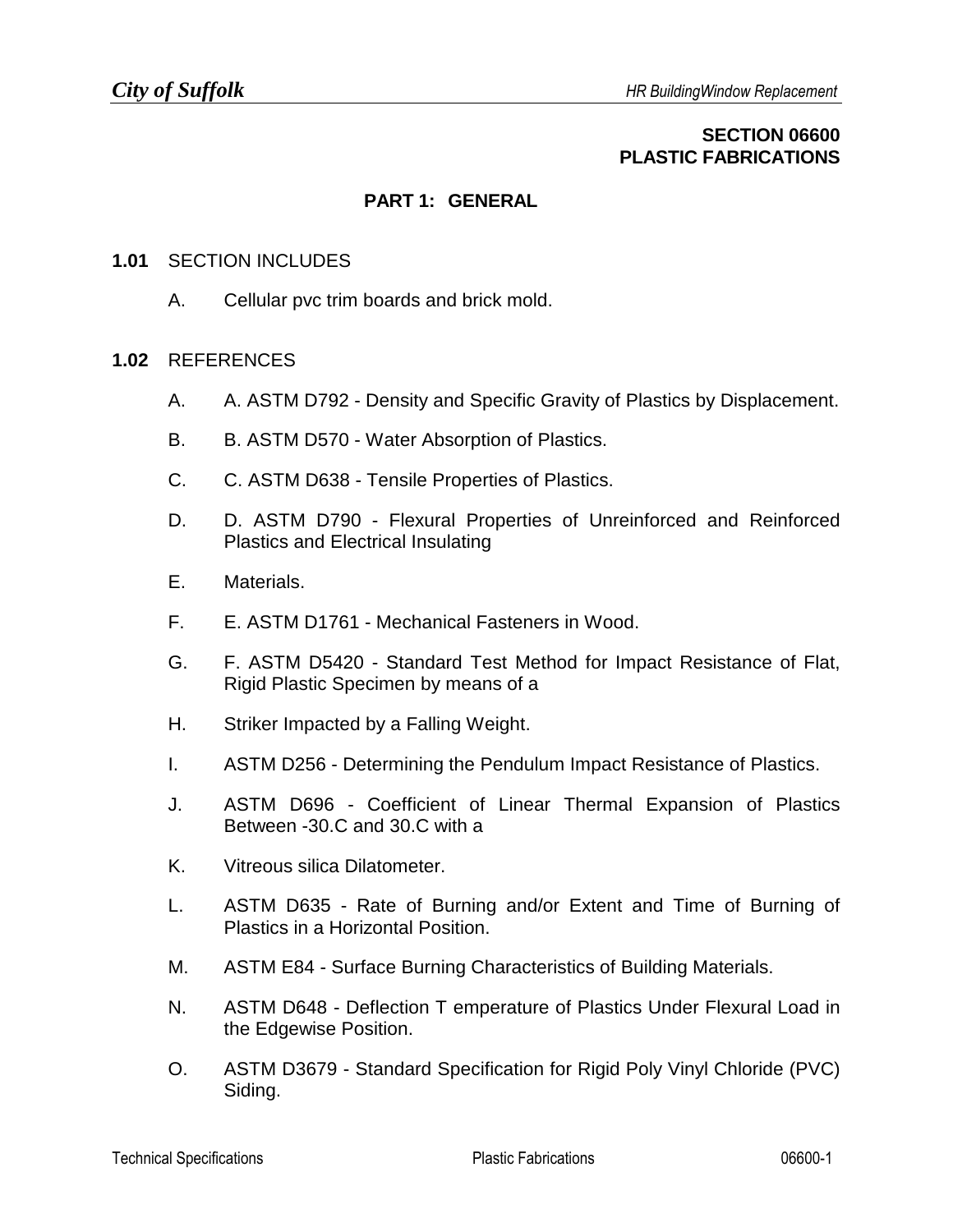### **1.03** QUALITY ASSURANCE

- A. Regulatory Requirements: Check with Local Building Code for installation requirements.
- B. Allowable Tolerances:
	- 1. Variation in component length: -0.00 / +1.00"
	- 2. Variation in component width:  $\pm$  1/16"
	- 3. Variation in component thickness:  $\pm$  1/16"
	- 4. Variation in component edge cut:  $\pm 2$ .
	- 5. Variation in Density -0% + 10%
- C. Workmanship, Finish, and Appearance:
	- 1. Free foam cellular pvc that is homogeneous and free of voids, holes, cracks, and foreign inclusions and other defects. Edges must be square, and top and bottom surfaces shall be flat with no convex or concave deviation.
	- 2. Uniform surface free from cupping, warping, and twisting.

### **1.04** DELIVERY, STORAGE AND HANDLING

- A. Trim materials should be stored on a flat and level surface on a full shipping pallet. Handle materials
- B. to prevent damage to product edges and corners. Store materials under a protective covering to
- C. prevent jobsite dirt and residue from collecting on the boards.

#### **1.05** WARRANTY

A. Provide manufacturer's 25 year warranty against defects in manufacturing that cause the products to rot, corrode, delaminate, or excessively swell from moisture.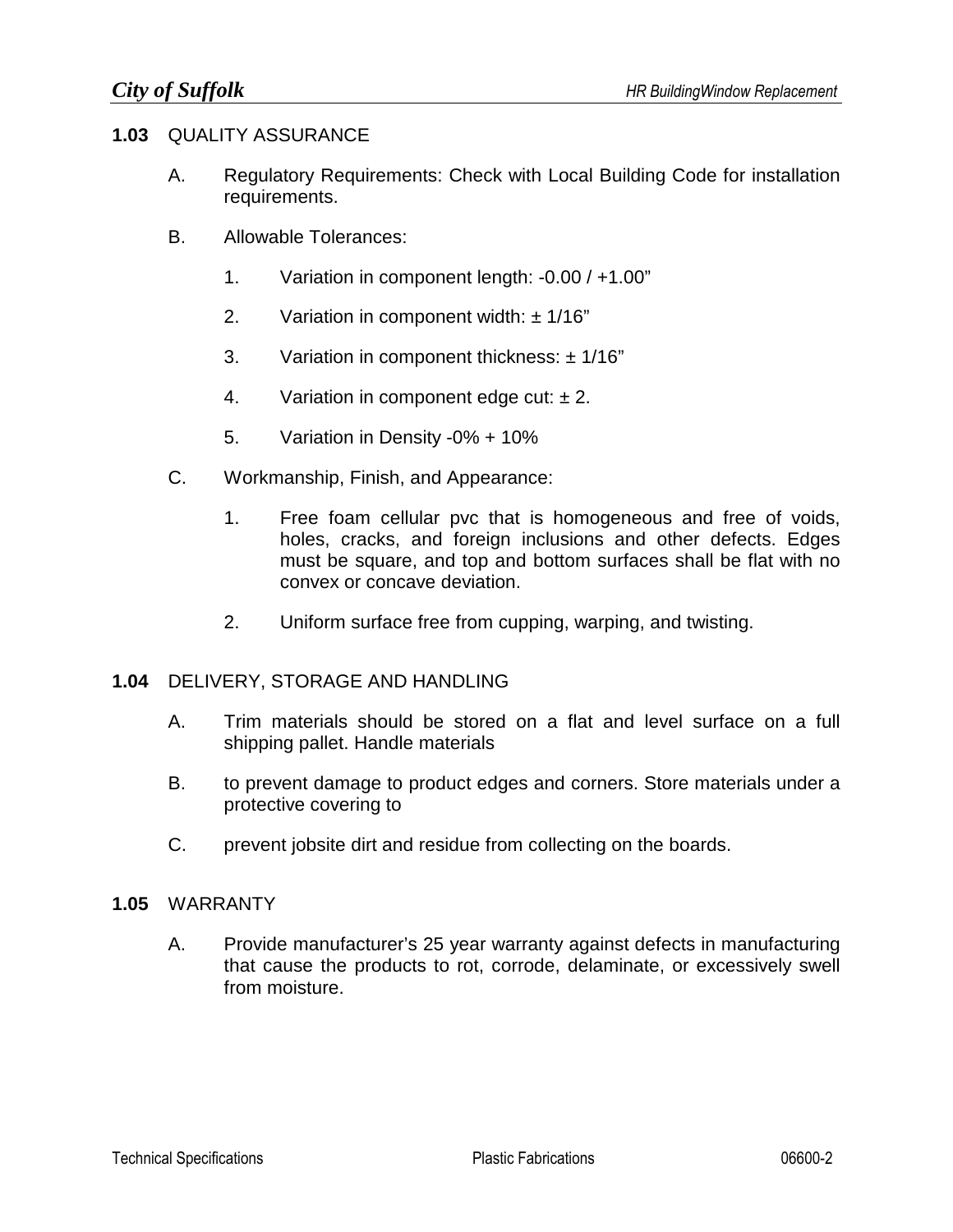## **PART 2: PRODUCTS**

#### **2.01** 2.01 MATERIALS

- A. Acceptable products: AZEK® Trimboards manufactured by Vycom Corporation (801 Corey Street, Moosic, PA 18507) or approved equal.
- B. Material: Free foam cellular pvc material with a small-cell microstructure and density of .55 grams/cm3.

### **2.02** 2.02 ACCESSORY PRODUCTS

- A. A. Fasteners:
	- 1. Use fasteners designed for wood trim and wood siding (thinner shank, blunt point, full round head).
	- 2. Use a highly durable fastener such as stainless steel or hot-dipped galvanized.
	- 3. Staples, small brads and wire nails must not be used as fastening members.
	- 4. The fasteners should be long enough to penetrate the solid wood substrate a minimum of 1 1/2".
	- 5. Use 2 fasteners per every framing member for trimboards applications.
	- 6. Fasteners must be installed no more than 2" from the end of each board.
- B. B. Adhesives:
	- 1. Glue all joints with cellular pvc cement, to prevent joint separation. The glue joint should be secured with a fastener and/or fastened on each side of the joint to allow adequate bonding time.
	- 2. Surfaces to be glued should be smooth, clean and in complete contact with each other.
- C. C. Sealants:
	- 1. Use urethane, polyurethane or acrylic based sealants without silicone.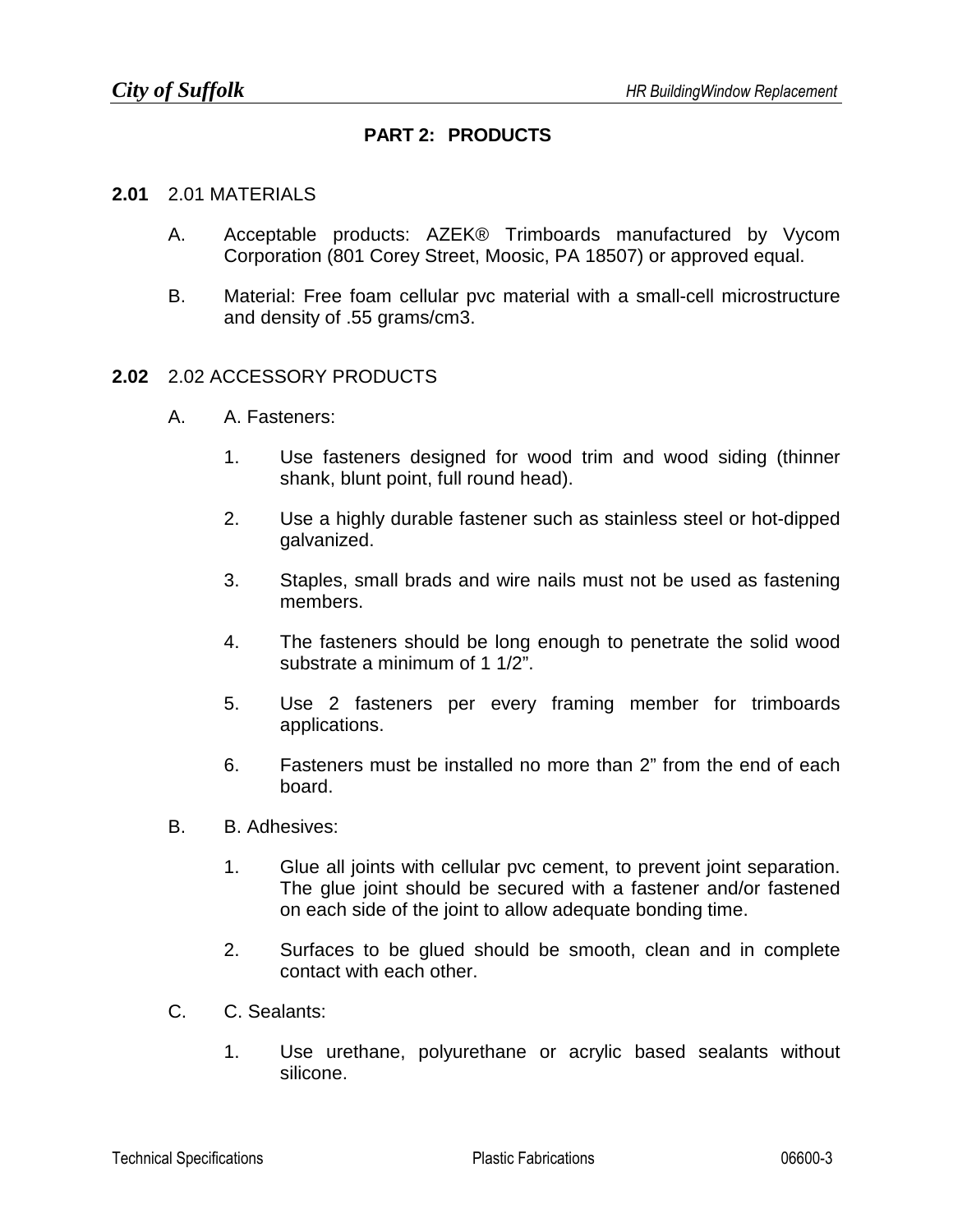### **2.03** 2.03 FINISHES

- A. Preparation:
	- 1. Surface must be clean and dry.
	- 2. Fill nail holes with polyurethane or acrylic based caulk.
	- 3. Use a 100% acrylic latex paint with a Light Reflective Value (LRV) of 55 or higher.
	- 4. Follow the paint manufacturer's recommendations to apply.

## **PART 3: EXECUTION**

### 3.01 INSTALLATION

- A. Manufacturers instructions:
	- 1. Comply with manufacturer's product catalog installation instructions and product technical bulletin instructions.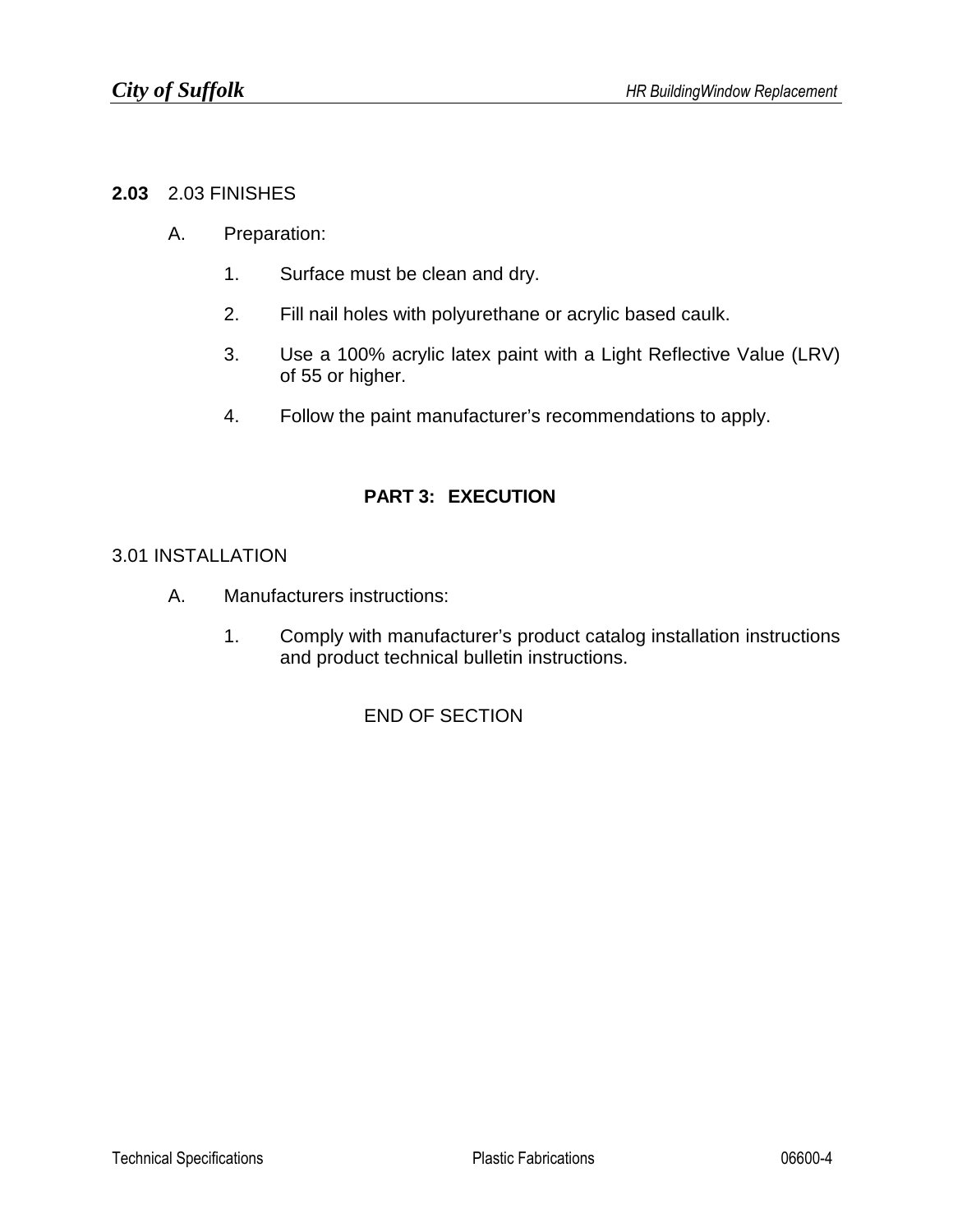## **SECTION 07920 SEALANTS**

## **PART 1: GENERAL**:

### **1.01 DESCRIPTION**

A. This Section specifies the furnishing and application of sealants.

### **1.02 QUALITY ASSURANCE**

- A. Application of all sealants shall be executed by laborers employed by a firm normally in the business of applying sealants specified herein.
- B. Products shall comply to the following standards:
	- 1. Latex Sealants ASTM C834 (1991).
	- 2. Elastomeric Joint Sealants ASTM C920 (1987).

### **1.03 SUBMITTALS**:

A. Submit manufacturer's product literature and standard color chart.

### **1.04 DELIVERY, STORAGE AND HANDLING**:

A. All products shall be delivered to the project site in manufacturer's unopened containers with material designations and shelf life clearly marked thereon. Follow manufacturer's recommendations for storage temperatures and shelf life.

## **PART 2: PRODUCTS**

## **2.01 INTERIOR SEALANT**

- A. Interior sealant shall be latex and conform to ASTM C834, Type S or M, Grade NS, Class 12.5, Use NT in locations listed below. Where movement is anticipated to be between 25% and 50% sealant shall conform to ASTM C920.
- B. Perimeter of frames which adjoin concrete or masonry.
- C. Joints of interior masonry walls adjoining columns, pilaster or concrete walls.
- D. Not otherwise indicated, where small voids exist between materials to be painted.

## **2.02 EXTERIOR SEALANT**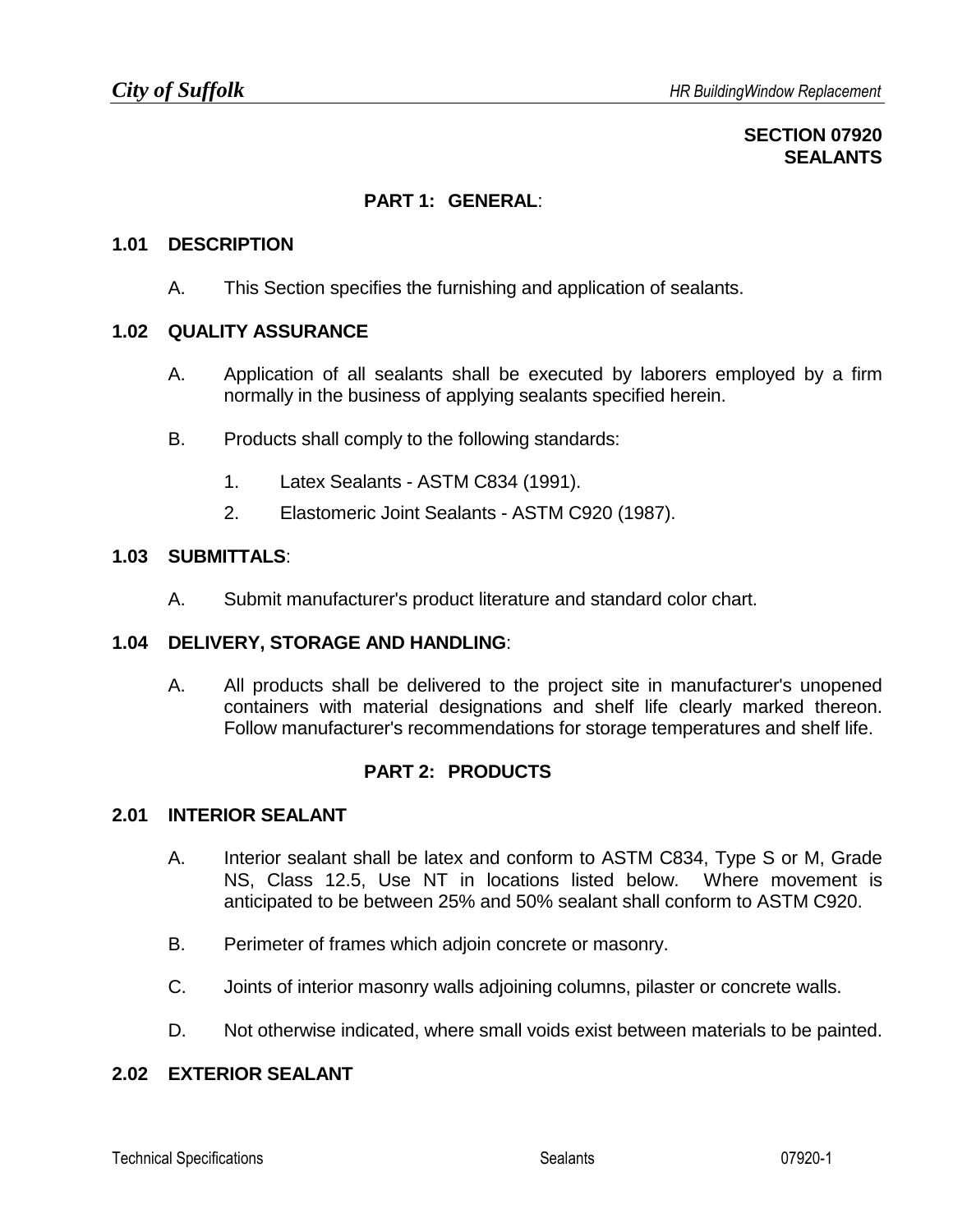- A. Exterior sealant for joints in vertical surfaces shall be polyurethane and conform to ASTM C920, Type S or M, grade NS, Class 25, Use NT. Joints in horizontal surface shall receive sealant conforming to ASTM C920, Type S or M, Grade P, Class 25, Use T. Locations listed below are applicable.
- B. Joints and recesses formed where frames of windows, doors, louvers, and vents adjoin masonry, concrete or metal frames.

## **2.03 PRIMERS**

A. Shall be as manufactured and recommended for each substrate by approved manufacturer of each sealant material used.

## **2.04 BOND BREAKERS AND BACKSTOPS**

A. Bond breakers and backstops shall be as recommended by sealant manufacturer for the application.

### **2.05 MANUFACTURERS**

A. The products furnished shall be the best quality products. Dow Corning type 888, sarnafill, flameseal (Grace Construction Products) or equal.

## **PART 3: EXECUTION**

### **3.01 ENVIRONMENTAL CONDITIONS**

A. Schedule sealing operations so that working joints are most likely to be normal size. Apply materials within manufacturer's recommended surface and ambient temperature ranges.

### **3.02 PREPARATION**

- A. Surfaces shall be clean, dry and free from loose material, dirt, oil or foreign matter that would impair adhesion. For existing joints, remove old caulk or sealant.
- B. Steel Surfaces: Remove loose mill scale by scraping and wire brushing.
- C. Aluminum Surfaces: Remove protective coatings from surfaces that will be in contact with sealant. When masking tape is used as protective coating, remove tape and residual adhesive just before sealant application. Use nonstaining solvents recommended by manufacturer of aluminum item.

### **3.03 INSTALLATION**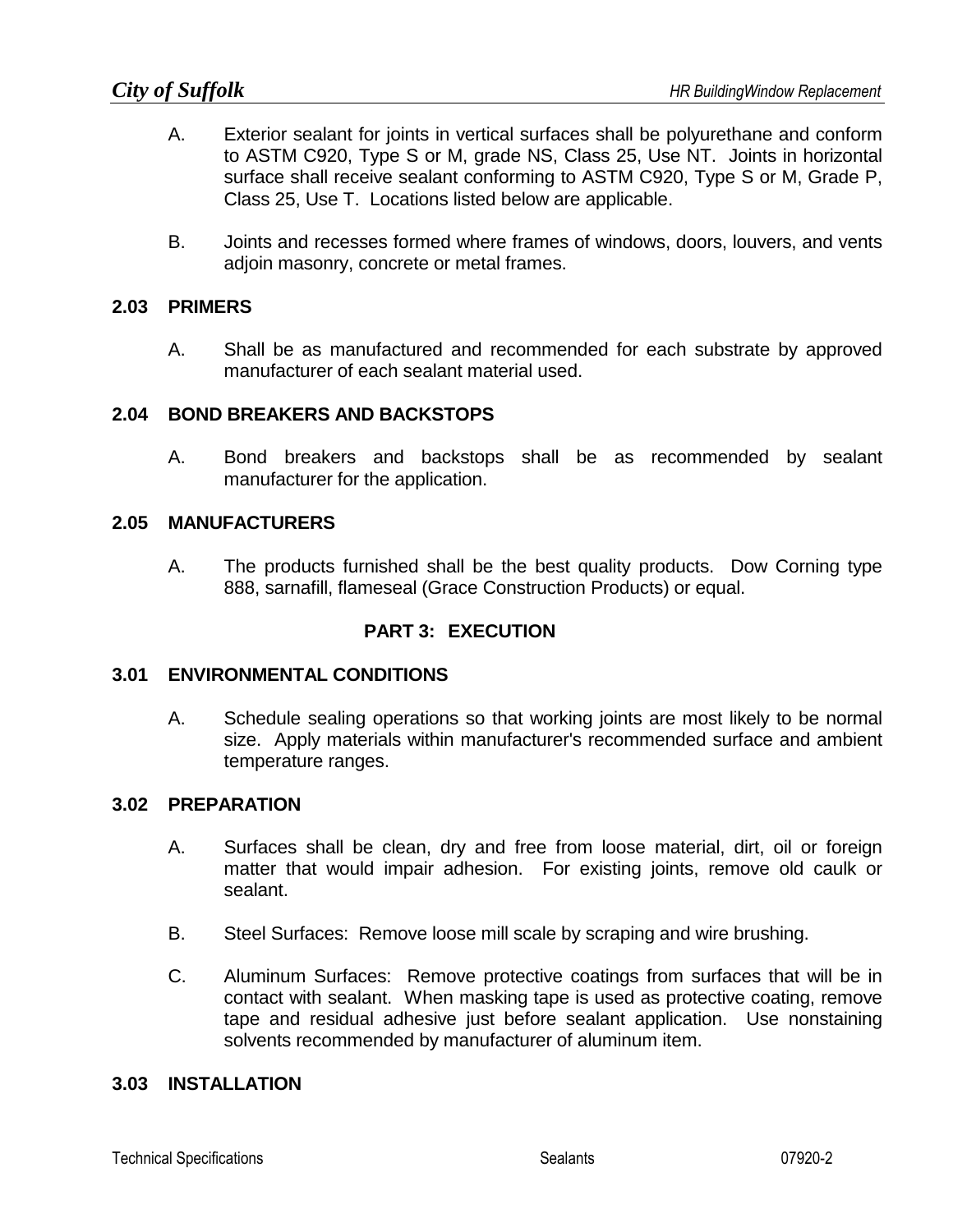- A. Unless otherwise required by these specifications, install materials in strict accordance with manufacturer's specifications and recommendations using approved equipment.
- B. Backstops: Pack back or bottom of joint cavities with backstop material to provide joint of acceptable depth.
- C. Primer: Where recommended by sealant manufacturer, apply primer in accordance with sealant manufacturer's instructions.
- D. Bond Breaker: Install bond breakers to back or bottom of joint cavities, as recommended by sealant manufacturer for sealant used, to prevent sealant from adhering to these surfaces. Avoid contamination of adjoining surfaces.
- E. Sealants: Provide sealant compatible with material to which it is applied. Do not use sealant that has exceeded shelf life or has jelled and cannot be discharged in continuous flow from gun. Follow manufacturer's directions, forcing sealant into joints to fill solidly without air pockets. Tool after application to ensure adhesion. Sealant shall be uniformly smooth and free of wrinkles.
- F. Protection: Protect areas adjacent to joints from sealant smears. Masking tape may be used where practical for this purpose if removed immediately after sealing.

## **3.04 PATCHING**

A. Patch or replace defective or damaged sealants as directed by the Architect.

## **3.05 CLEANING**

A. Clean adjacent surfaces soiled by sealing operations. Follow manufacturer's recommendations for cleaning procedures using agents that are not potentially dangerous to glass and metal surfaces due to wash-off by rain.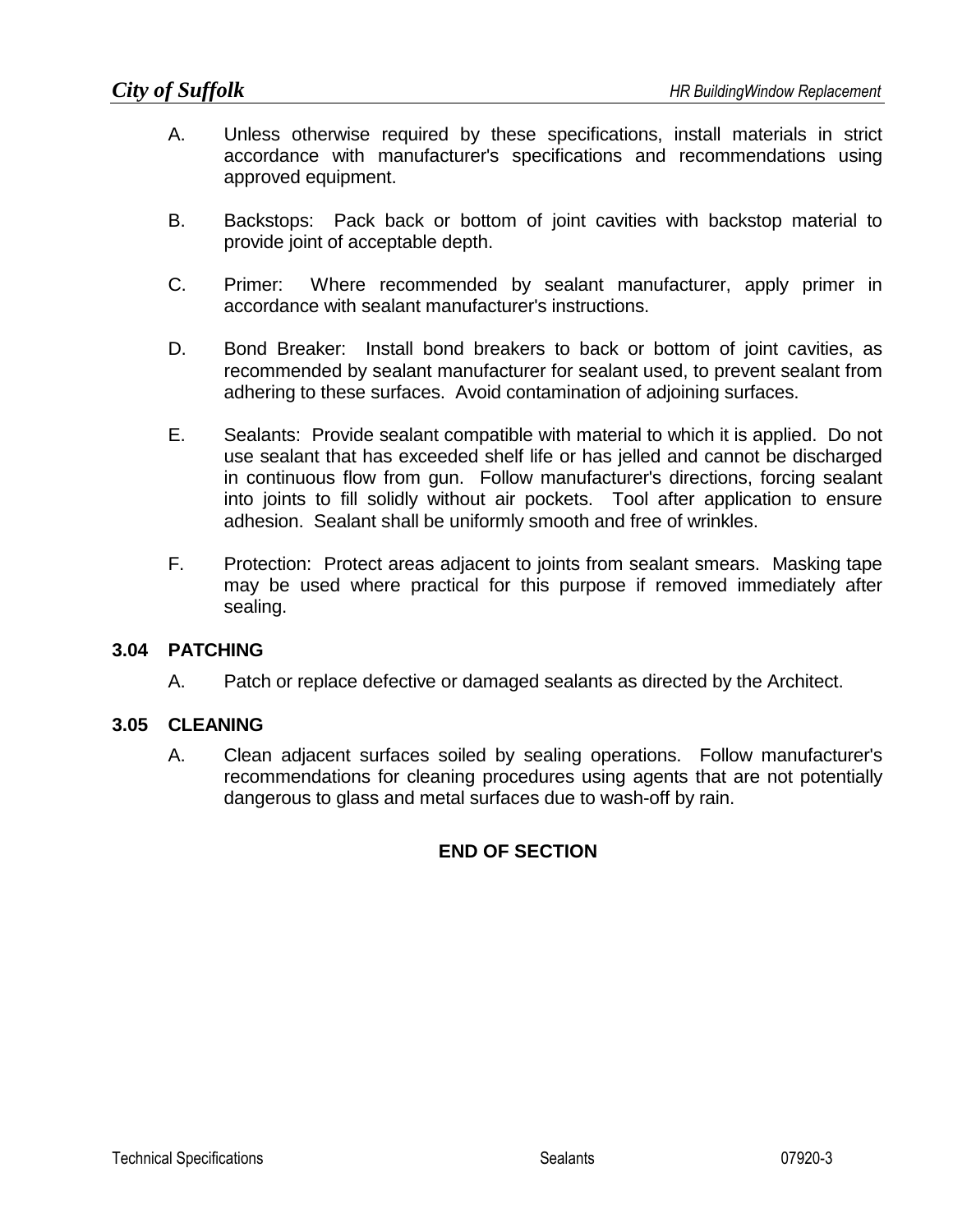## **SECTION 08511 ALUMINUM WINDOWS**

## **PART 1: GENERAL**

### **1.01** SUMMARY

- A. This Section includes the following:
	- 1. Material: aluminum windows as on the drawings and specified in this section.
	- 2. Installation: labor, tools, and material needed to install aluminum windows.
	- 3. Glass and glazing.
- **1.02** RELATED SECTIONS Section 07920 –Sealants

#### **1.03** SYSTEM DESCRIPTION

- A. AAMA Designation: AW-PG80-FW.
- B. Windows: 3-1/4" frame depth; extruded aluminum with integral structural thermal break made with glass-reinforced nylon strips installed by the window manufacturer in the frame members; equal-leg frame; exterior and interior finishes applied by the window manufacturer; frames assembled by the window manufacturer.
- C. Configuration: fixed
- D. Glazing: exterior aluminum glazing bead; exterior open-cell foam encased in black thermoplastic elastomer (TPE) for UV stability; 1" insulating glass; interior 2-part structural silicone; glass description in paragraph 2.04; glazed by the window manufacturer

### **1.04** PERFORMANCE REQUIREMENTS

A. Conformance to AW-PG80-FW specifications in AAMA/WDMA/CSA 101/I.S.2/A440-08 when tests are performed on the prescribed 60" x 99" minimum test size with the following test results: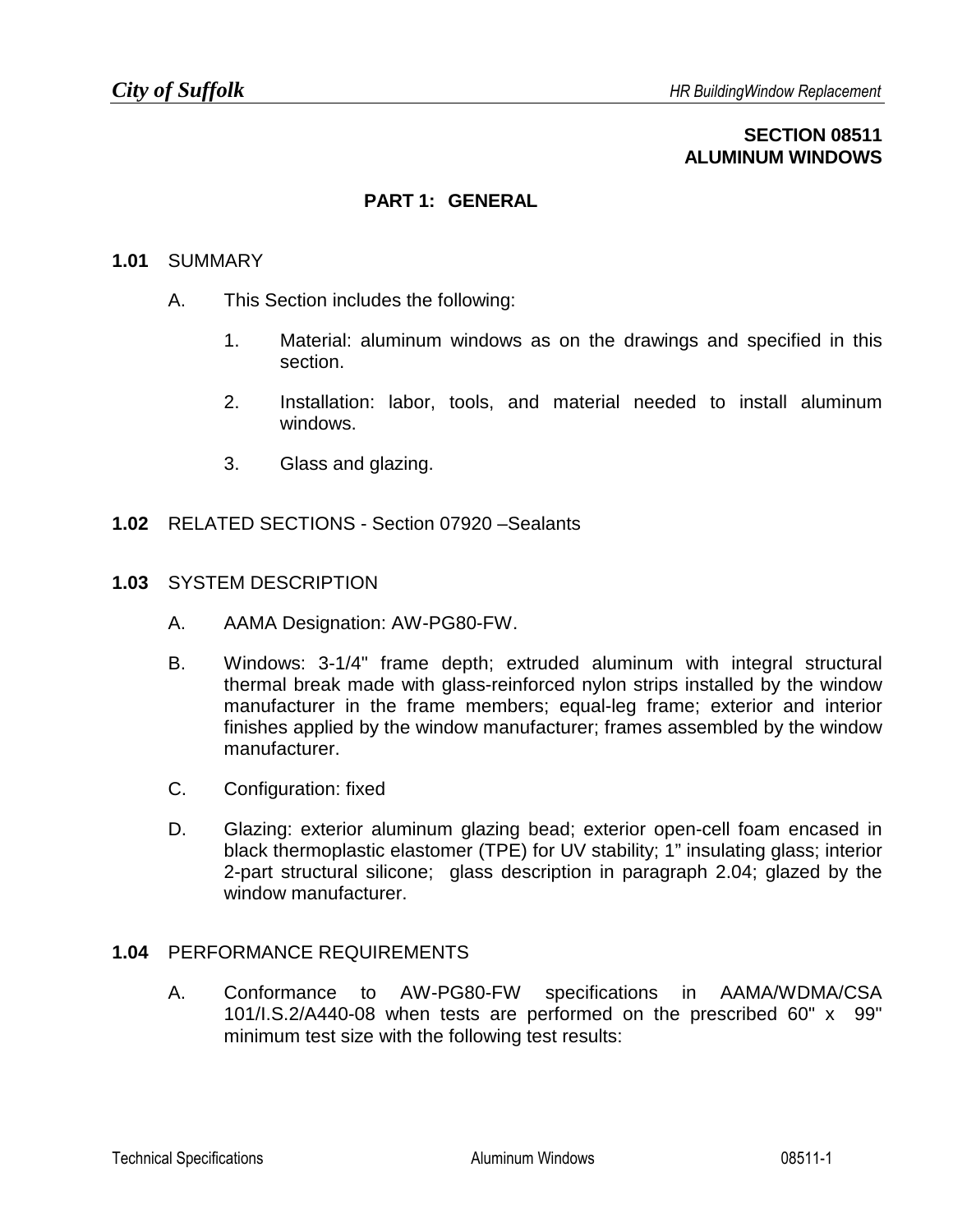- 1. Air Infiltration: meet AAMA 101 standard of maximum .1 cfm/sq ft of area when tested per ASTM E 283-04 at a static air pressure difference of 6.2 psf.
- 2. Water Penetration: no uncontrolled water leakage when tested per ASTM E 331-00 and ASTM E 547-00 at a static air pressure difference of 15 psf.
- 3. Uniform Deflection: no more than L/175 when tested per ASTM E 330- 02 at a static air pressure difference of 80 psf.
- 4. Uniform Structural Load: no glass breakage or permanent damage to fasteners, and maximum .2% permanent deformation of the span of any frame member when tested per ASTM E 330-02 at a static air pressure difference of 120 psf.
- B. U Value Simulation: thermal computer simulation per NFRC 100-04, at the prescribed 48" x 60" Non-Residential Size, glazed with 1" insulating glass made with 1/8" glass with a soft low E coating on the #2 surface of the exterior lite, thermoplastic butyl spacer, argon gas, and 1/8" clear interior glass lite: Thermal Transmittance to be maximum 0.34 BTU/HR/SQ.FT/°FPROJECT **CONDITIONS**

## **1.05** QUALITY ASSURANCE

- A. Submit for prebid approval ten days prior to bid opening a sample window representing the bid window except for color and valid test reports from an AAMA-accredited laboratory conforming to test results in Paragraph 1.07.
- B. Acceptance will be by addendum only as no verbal approvals will be allowed.
- C. Submit bid on prequalified products in prebid written addendum. Bidder must identify manufacturer and model of product on which the bid is based.
- D. Furnish a valid AAMA "Authorization for Product Certification" indicating that the windows for the project conform to AAMA/WDMA/CSA 101/I.S.2/A440-08.
- E. Furnish visible, permanent IGCC certification labels indicating compliance to ASTM E 2190-02 on insulating glass units.
- F. Manufacturer's warranties:
	- 1. Windows: warrant for one year against defects in material or workmanship under normal use.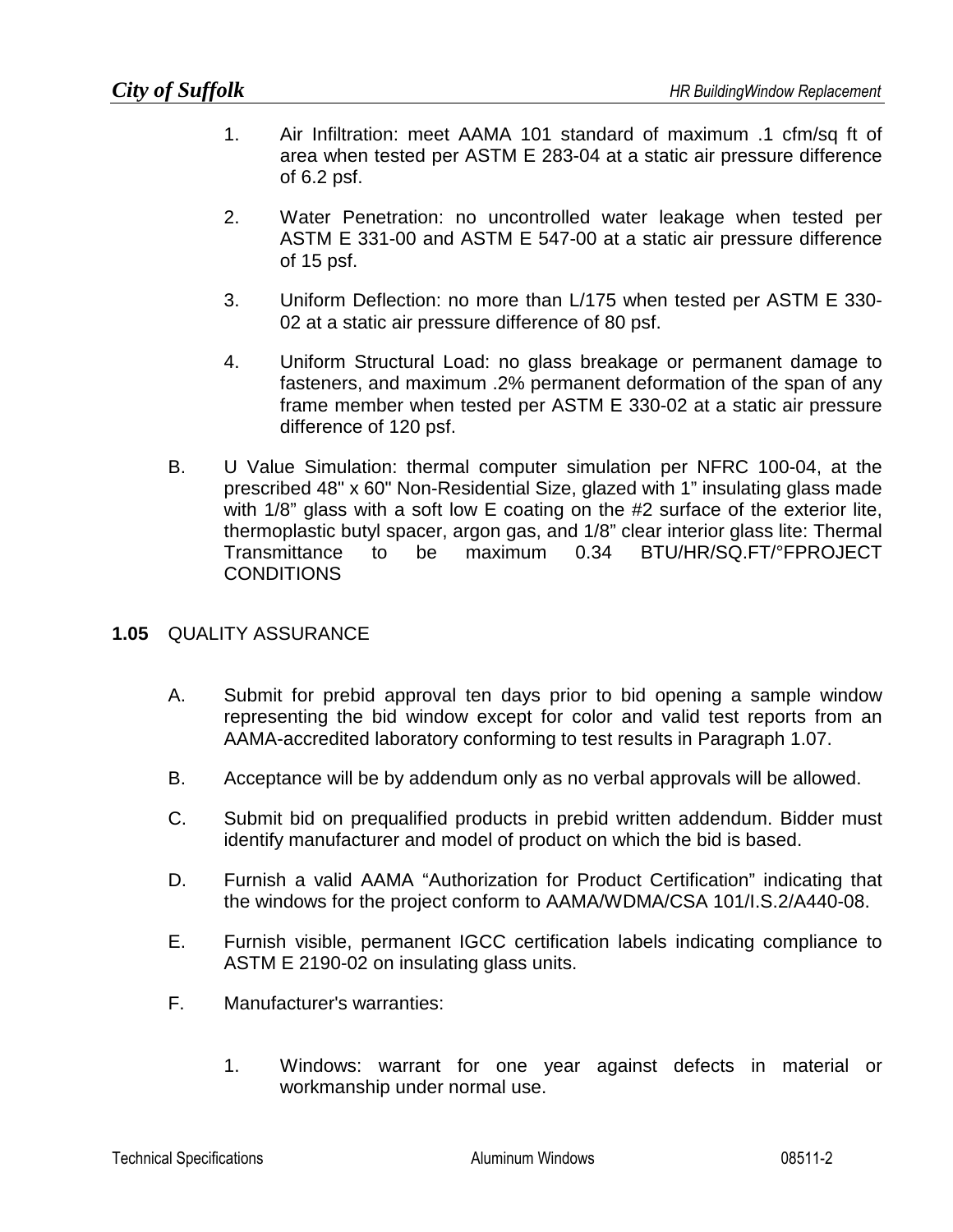- 2. Insulating glass units: warrant seal for five years visual obstruction from film formation or moisture collection between internal glass surfaces, excluding that caused by glass breakage or abuse.
- 3. Paint finish: PPG Duranar™ organic finish conforming to AAMA 2605- 05: warrant for fifteen years against chipping, peeling, cracking, chalking, or fading.
- **1.06** DELIVERY, STORAGE, AND HANDLING Handle and protect windows and accessories in accordance with AAMA CW-10-04 until project completion.

## **PART 2:** PRODUCTS

### **2.01** ALUMINUM WINDOWS

- A. Type: Aluminum Windows shall be fixed frame of size indicated on the drawings and design for thermal glazing.
- B. Construction: Framing material shall be TRACO NX-3800 Fixed Thermal Aluminum Window as manufactured by Kawneer or approved equivalent.
- **2.02** 2.02 MATERIALS Aluminum extrusions: extruded by the window manufacturer from commercial quality 6063-T5 alloy; free from defects impairing strength and durability.
- **2.03** 2.03 FABRICATION
	- A. Frame: all members double tubular; corners mitered, double gusset reinforced, factory-sealed with sealant conforming to AAMA 800-07, and crimped.
	- B. Water control: frame weeps, foam baffles, and exterior hoods to allow water to drain by gravity and resist wind-driven water.

### **2.04** 2.04 INSULATING GLASS UNITS

- A. Materials
	- 1. Spacer: extruded thermoplastic butyl with integrated desiccant.
	- 2. Spacer color: black.
	- 3. Secondary seal: silicone.
	- 4. Air space fill: argon.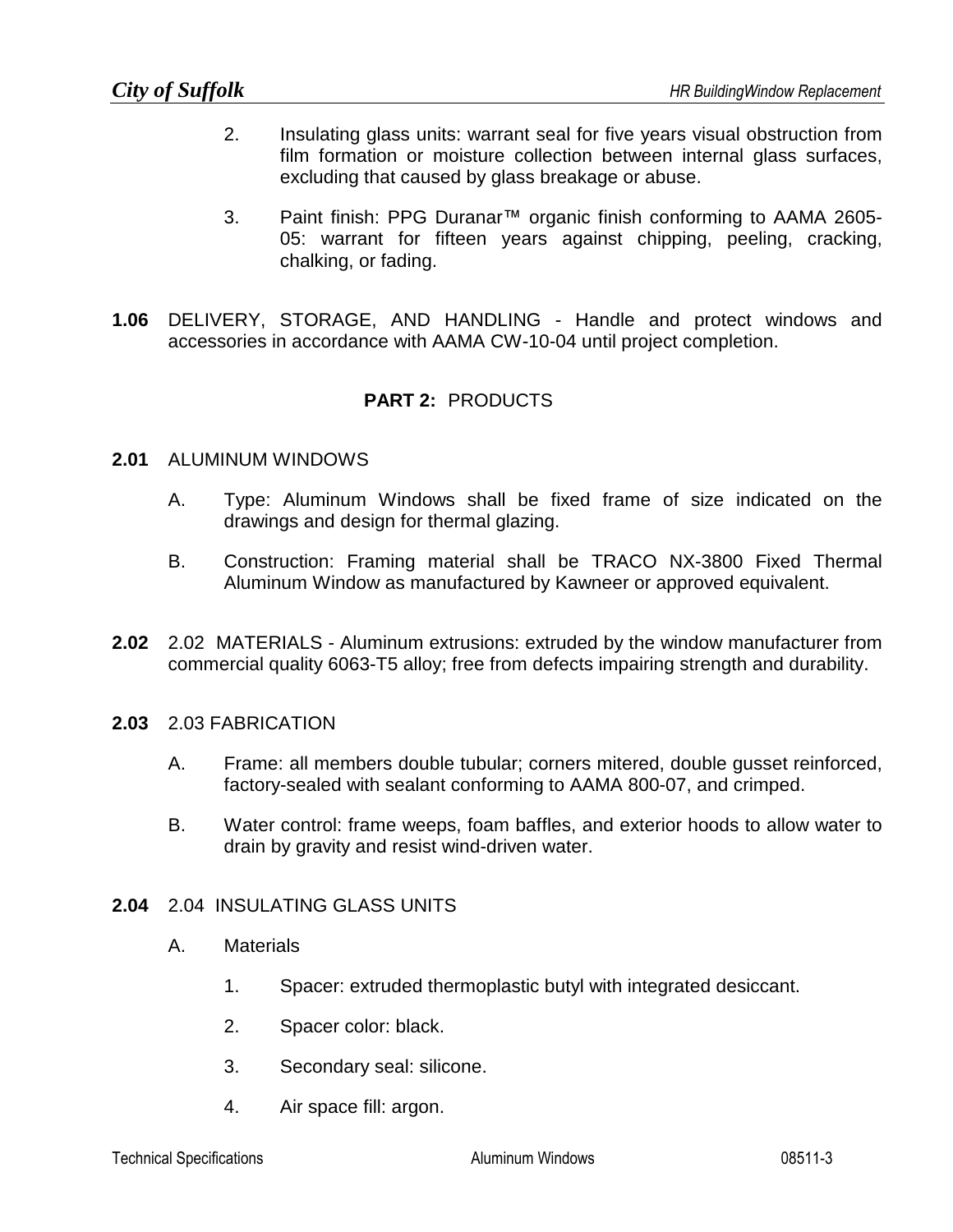## B. Performance

- 1. Dual-seal durability: conformance to ASTM E 2190-02; visible, permanent IGCC certification label.
- C. Exterior glass lite
	- 1. Thickness: 1/8"
	- 2. Tint: clear
	- 3. Type: annealed with applied mullins and muntins, escription in paragraph 2.07
	- 4. 4. Coating: soft coat low E on #2 surface.
- D. Interior glass lite
	- 1. Thickness: 1/8"
	- 2. Tint: clear
	- 3. Type: annealed
	- 4. 4. Coating: soft coat low E on #3 surface

## **2.05** 2.05 FINISH ON EXTERIOR ALUMINUM EXTRUSIONS

- A. Application: on clean extrusions free from serious surface blemishes; on exposed surfaces visible when installed product's operating sash are closed.
- B. Coating: PPG Duranar™ with resin containing 70% fluoropolymer; thermosetting; alternative finishes will not be acceptable.
- C. Quality standard: conforming to AAMA 2605-05, including 10 years Florida exposure and 4000 hours humidity tests.
- D. Pretreatment: five-stage; zinc chromate conversion coating.
- E. Application: electrostatic spray and oven bake by approved applicator.
- F. Coating quantity: minimum one primer coat and one color coat.
- G. Dry film thickness: minimum 1.2 mils on exposed surfaces, except inside corners and channels.
- H. Color: chosen from manufacturer's standards.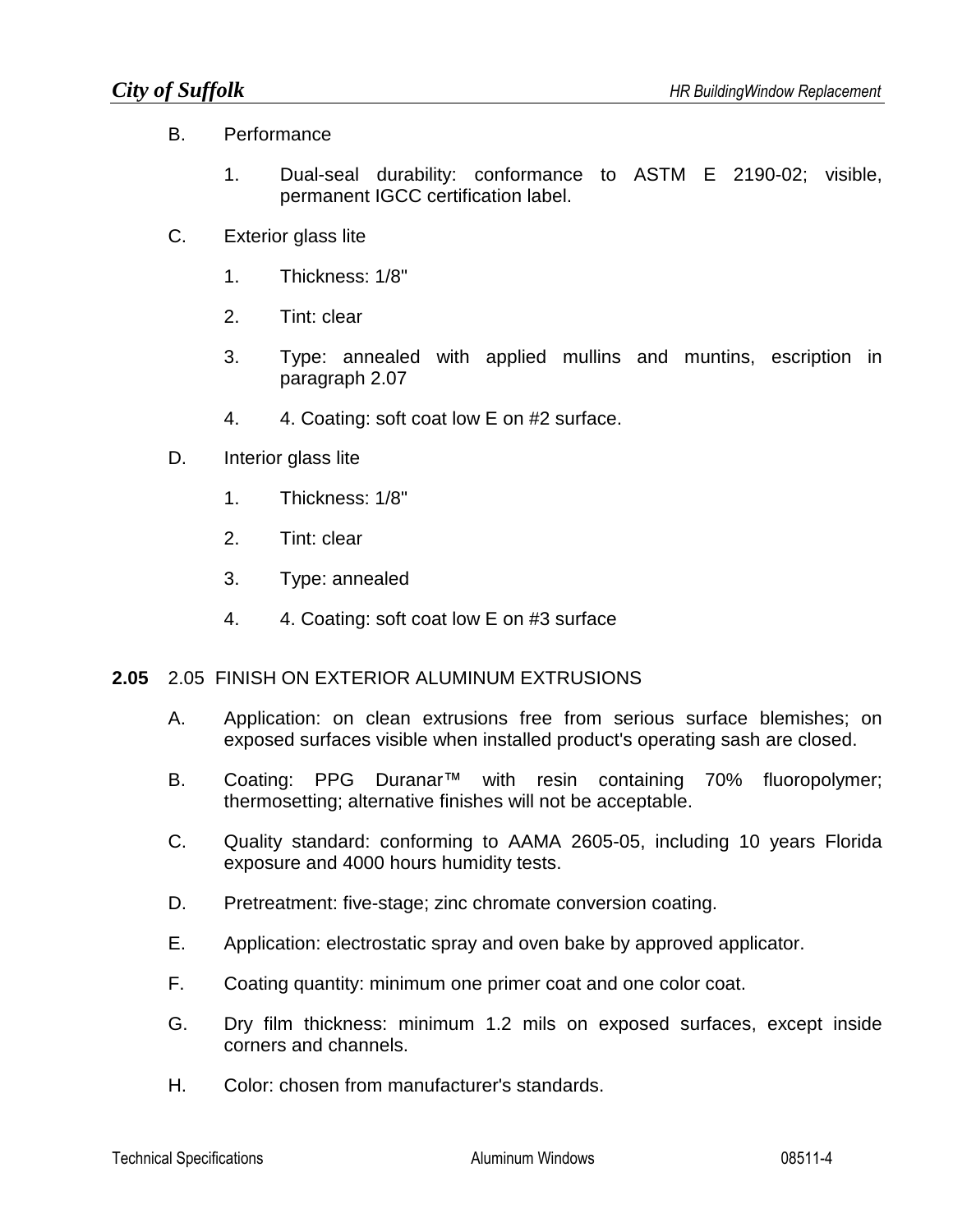## **2.06** FINISH ON INTERIOR ALUMINUM EXTRUSIONS

- A. Application: on clean extrusions free from serious surface blemishes; on exposed surfaces visible when installed product's operating sash are closed.
- B. Coating: PPG Duranar™ with resin containing 70% fluoropolymer; thermosetting; alternative finishes will not be acceptable.
- C. Quality standard: conforming to AAMA 2605-05, including 10 years Florida exposure and 4000 hours humidity tests.
- D. Pretreatment: five-stage; zinc chromate conversion coating.
- E. Application: electrostatic spray and oven bake by approved applicator.
- F. Coating quantity: minimum one primer coat and one color coat.
- G. Dry film thickness: minimum 1.2 mils on exposed surfaces, except inside corners and channels.
- H. Color: chosen from manufacturer's standards.

### **2.07** MUNTINS AND MULLIONS

- A. Material: extruded aluminum or roll-formed aluminum; with exposed surfaces finished to match window color.
- B. Design: muntin bar cross-section profile and material chosen from manufacturer's standards.
- C. Patterns: grid patterns as shown on drawings.
- D. Location: exterior

### **PART 3:** EXECUTION

3.01 PREPARATION - Prepare openings to be in tolerance, plumb, level and provide for secure anchoring.

### **3.01** 3.02 INSTALLATION

A. Install windows in accordance with manufacturer's recommendations and approved shop drawings with skilled craftspeople who have demonstrated a successful history of installing windows for ten (10) years.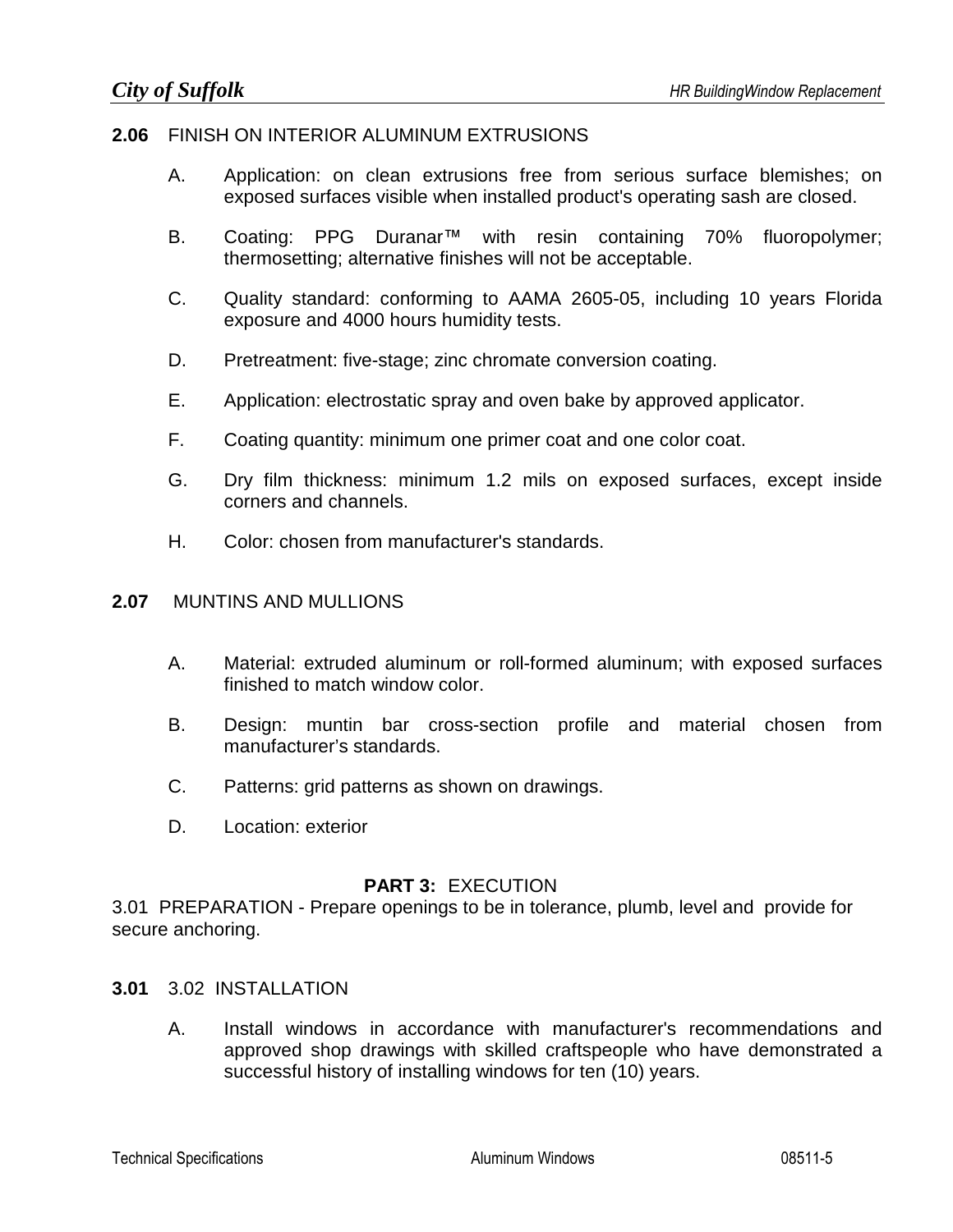- B. Provide required support and securely fasten and set windows plumb, square, and level without twist or bow.
- C. Apply sealant per sealant manufacturer's recommendations at joints, wipe off excess, and leave exposed sealant surfaces clean and smooth.
- **3.02** 3.04 ADJUSTING AND CLEANING Adjust windows as necessary for weathertightness, and leave windows clean and free of construction debris.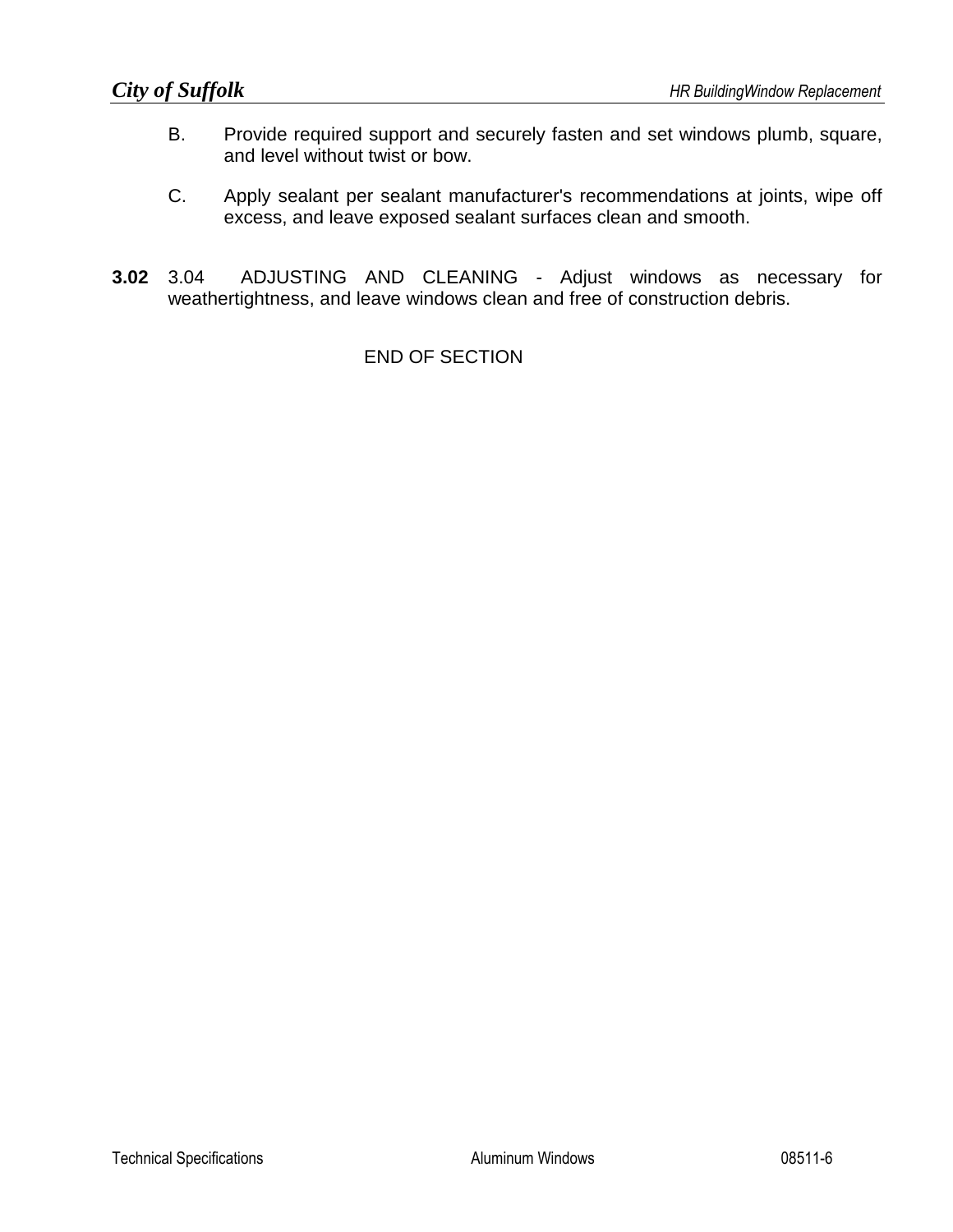# **SECTION 09900 PAINTS AND COATINGS**

## **PART 1: GENERAL**

## **1.01 DESCRIPTION**

- A. Work Included: Perform all work necessary and required for completion of the project as indicated. Such work includes the furnishing of all materials and equipment and the application and completion of all painting and painter's finish on interior window trim as required to complete the finishing of the project as shown and noted on the drawings and specified herein.
- B. Surfaces to be Painted:
	- 1. Window trim and sills, as noted on the drawings
- C. Painting shall include existing previously painted and new unpainted surfaces where indicated in accordance with paint systems described in this section. Previously painted surfaces shall receive a minimum two (2) coat finish.

### **1.02 QUALITY ASSURANCE**

A. Manufacturer Qualifications: Company specializing in manufacturing the Products specified in this section with minimum three years documented experience.

## **1.03 DELIVERY, STORAGE, AND PROTECTION**

- A. Deliver all painting materials to the site in the manufacturer's original containers with labels intact and seals unbroken. Keep in a locked, well ventilated storage place assigned for this purpose. Receive, open, and mix all paint materials in this room. Storage space shall be kept clean and neat. Oily rags shall be removed and disposed of each day, and all other necessary precautions shall be taken to avoid danger of fires.
- B. Container Label: Include manufacturer's name, type of paint, brand name, lot number, brand code, coverage, surface preparation, drying time, cleanup requirements, color designation, and instructions for mixing and reducing.
- C. Paint Materials: Store at minimum ambient temperature of 45 degrees F and a maximum of 90 degrees F, in ventilated area, and as required by manufacturer's instructions.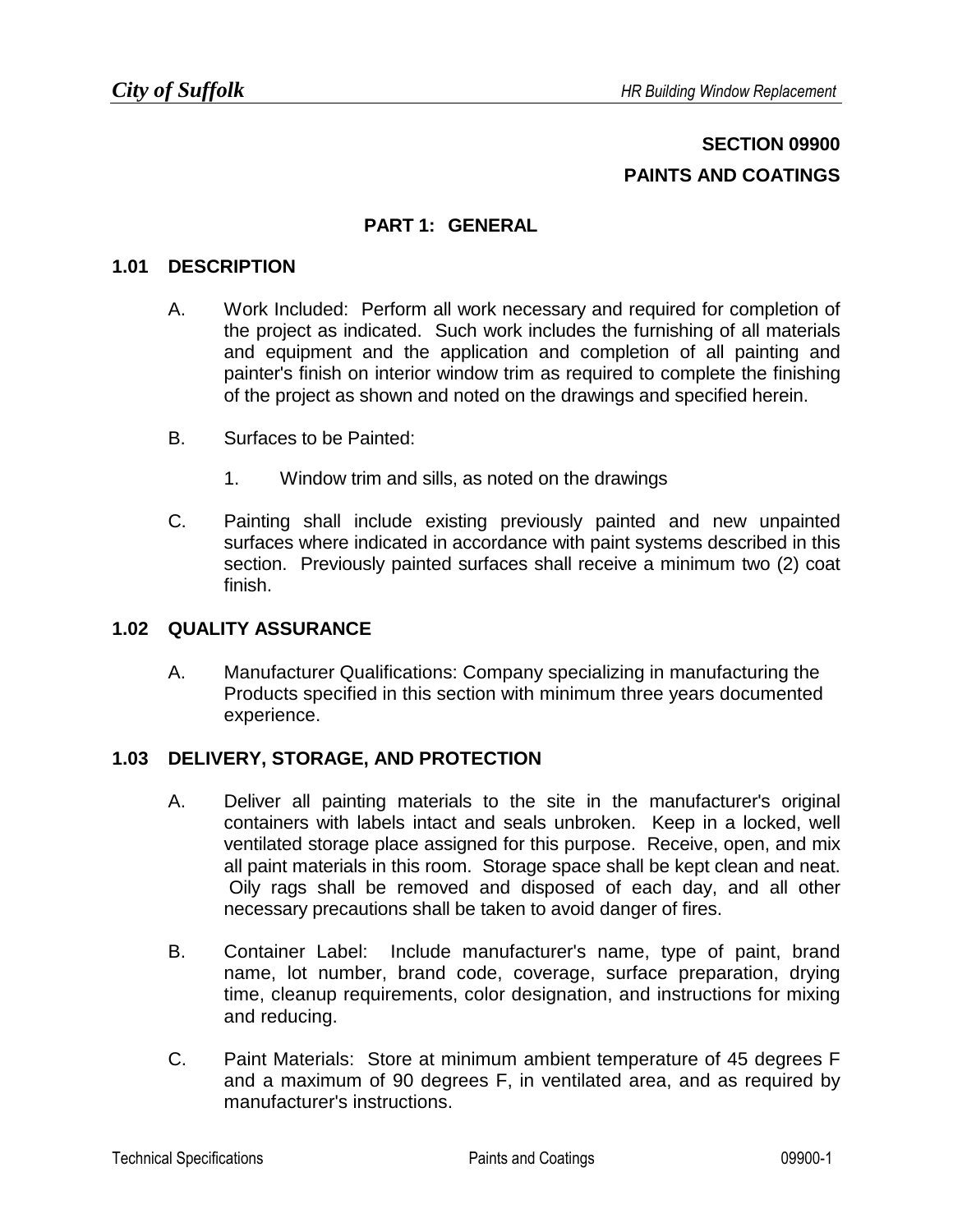D. Do not exceed shelf life of any product.

## **1.04 ENVIRONMENTAL CONDITIONS**

A. Paint surfaces only when they are free from moisture. Receiving surfaces shall be properly dried out before proceeding with the work.

### **1.05 ENVIRONMENTAL PROTECTION**

A. Provide coating materials that conform to the restrictions of the local Air Pollution Control District. Notify the Architect of any paint specified that fails to conform. Do not use coatings having a lead content over 0.06 percent by weight of nonvolatile content. Comply with state requirements regarding control of hydrocarbon emissions - either volatile organic compound (VOC) content or photochemical reactivity.

## **PART 2: PRODUCTS**

### **2.01 MATERIALS**

- A. Manufacturers: Materials shall be the best quality products by the manufacturers listed. Products of Pittsburgh, Glidden, Sherwin Williams, or Duron which meet the requirements specified, are acceptable.
- B. Color and Life of Film: Colors of all surfaces finished under this section shall, at the end of one year, have remained free from serious fading, and variations, if any, shall be uniform.

## **PART 3: EXECUTION**

### **3.01 PREPARATION OF SURFACES**

- A. Start no painting or finishing until the surfaces to be painted or finished are in proper condition in every aspect. Surfaces that cannot be properly prepared by the painter for finishing shall not be painted or finished until they are rectified, unless otherwise instructed by the Architect.
- B. Surfaces to be painted shall be clean and free of dirt, dust, and any other substance which might interfere with the functioning of the painting system. All surfaces to be painted shall be in proper condition to accept, and assure proper adhesion and functioning of, the particular painting system or coating specified.